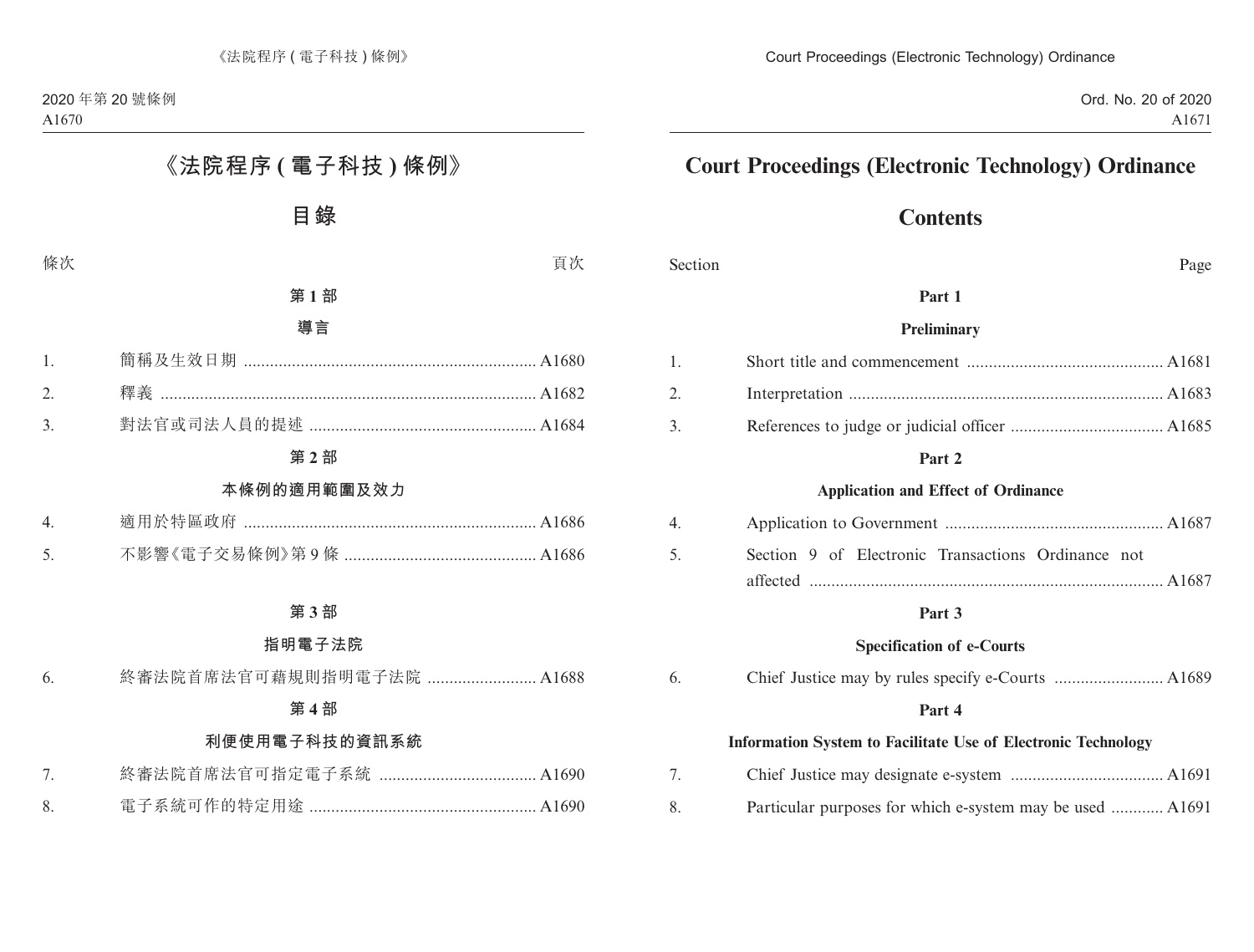#### Section Page

### **Part 5**

### **Use of Electronic Technology in Courts**

#### **Division 1—Interpretation and Application of Part 5**

#### **Subdivision 1—Interpretation**

| 9.                                                    |                                                                      |  |
|-------------------------------------------------------|----------------------------------------------------------------------|--|
| 10.                                                   | References to courts or e-Courts in relation to                      |  |
|                                                       |                                                                      |  |
|                                                       | <b>Subdivision 2—Application</b>                                     |  |
| 11.                                                   |                                                                      |  |
| 12.                                                   | Application of provisions and directions for sending or              |  |
|                                                       |                                                                      |  |
| <b>Division 2—Documents in Electronic Form</b>        |                                                                      |  |
|                                                       | Subdivision 1—Documents Created, Issued or Sent by Means of e-system |  |
| 13.                                                   |                                                                      |  |
| 14.                                                   |                                                                      |  |
| <b>Subdivision 2—Documents with Endorsements etc.</b> |                                                                      |  |
| 15.                                                   | Endorsements, attachments, etc. in electronic form  A1705            |  |
|                                                       | <b>Division 3—Electronic Service of Documents</b>                    |  |
| 16.                                                   |                                                                      |  |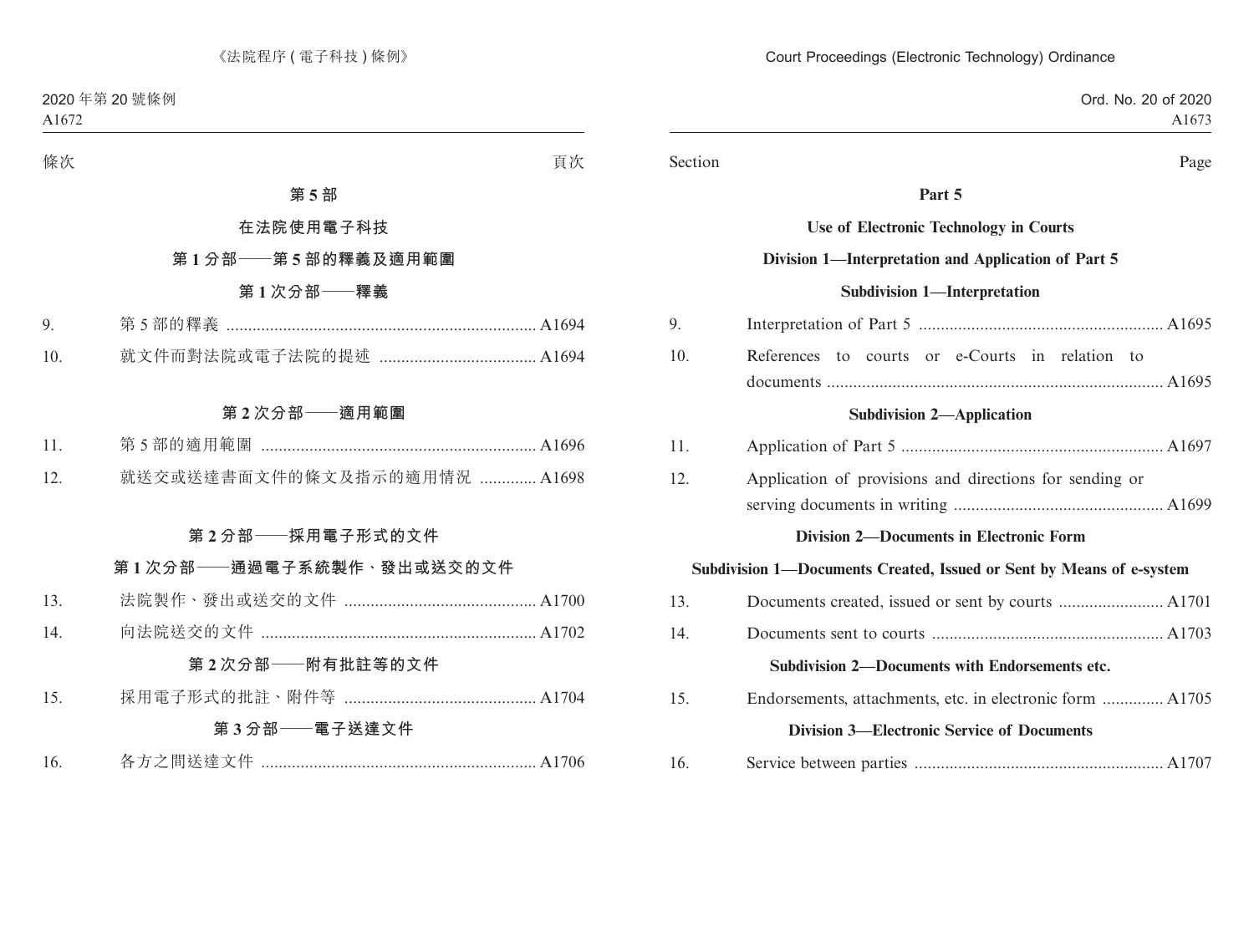| Section | Page                                                                                                     |
|---------|----------------------------------------------------------------------------------------------------------|
|         | <b>Division 4—Electronic Authentication of Documents</b>                                                 |
|         | Subdivision 1-Authentication of Documents Originating from Courts                                        |
| 17.     | Authentication of documents created, issued or sent by                                                   |
|         |                                                                                                          |
|         | <b>Subdivision 2-Authentication of Documents Sent to Courts</b>                                          |
| 18.     |                                                                                                          |
|         | Subdivision 3-Authentication of Documents Served by or on Parties                                        |
| 19.     | Authentication of documents served by or on parties  A1711                                               |
|         | Division 5—Electronic Copies of Original Documents etc. and Electronic<br><b>Production of Documents</b> |
| 20.     | Electronic copies of original or certified documents  A1713                                              |
| 21.     |                                                                                                          |
|         | <b>Division 6-Printouts of Documents</b>                                                                 |
| 22.     | Use of printouts of documents issued or sent by courts                                                   |
|         |                                                                                                          |
|         | Division 7-Records etc. of Courts in Electronic Form                                                     |
| 23.     |                                                                                                          |
|         | Part 6                                                                                                   |
|         | Disallowing Use of e-system                                                                              |
| 24.     | Court may disallow use of e-system for sending                                                           |
|         |                                                                                                          |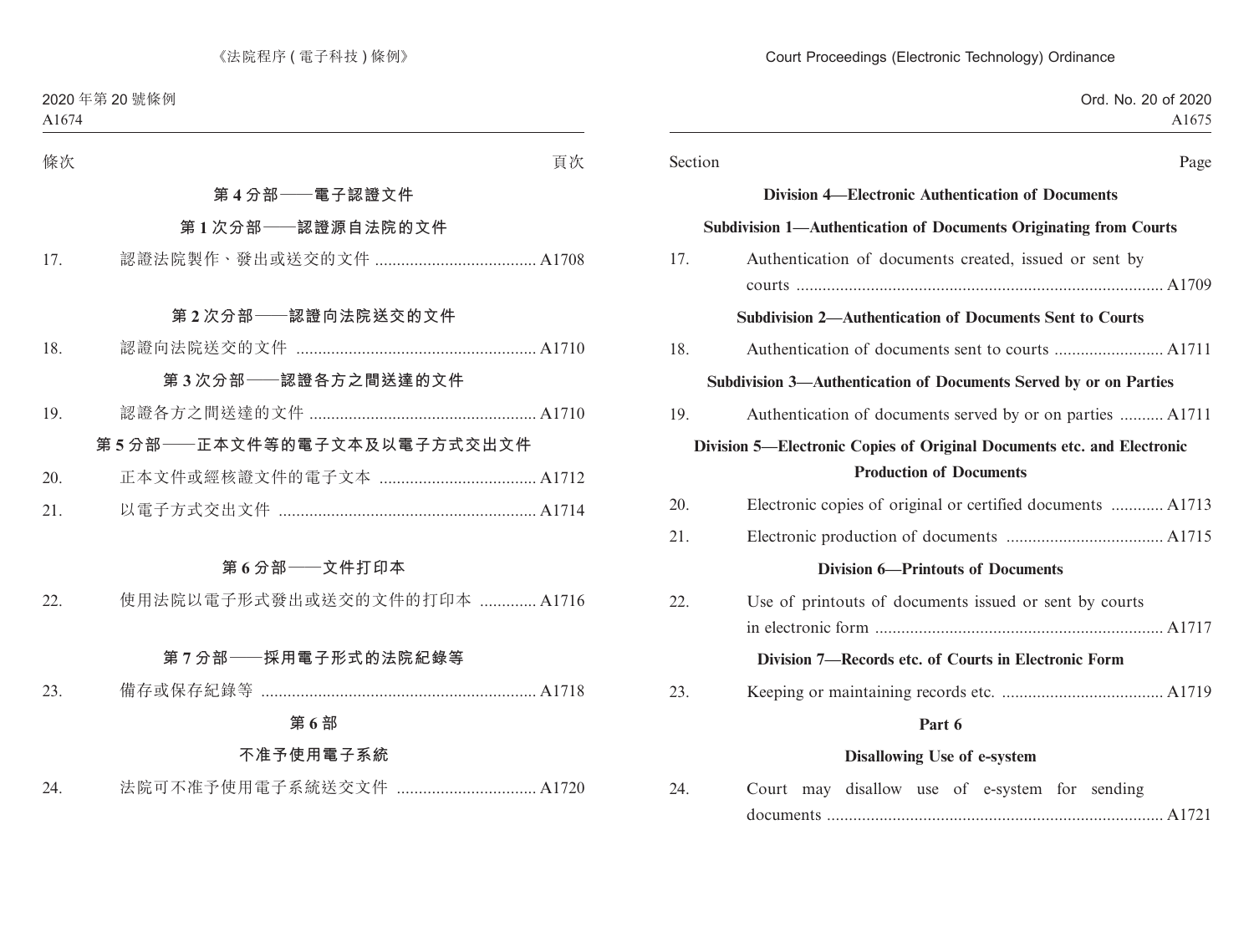| Ord. No. 20 of 2020<br>A1677                                                                              |         |
|-----------------------------------------------------------------------------------------------------------|---------|
|                                                                                                           |         |
| Page                                                                                                      | Section |
| Part 7                                                                                                    |         |
| <b>Effect of Things Done Electronically</b>                                                               |         |
|                                                                                                           | 25.     |
| Part 8                                                                                                    |         |
| Rules, Implementation Notices and Administrative Instructions, for Use of<br><b>Electronic Technology</b> |         |
| <b>Division 1-Rules</b>                                                                                   |         |
| Subdivision 1—Rules for Practice and Procedure for Use of Electronic<br><b>Technology</b>                 |         |
|                                                                                                           | 26.     |
| Additional rules for use of electronic technology  A1729                                                  | 27.     |
| Subdivision 2—Rules to Provide for Fees for Use of Electronic Mode                                        |         |
|                                                                                                           | 28.     |
| Power to provide for fees for use of electronic mode in                                                   | 29.     |
| Restrictions on application of e-fees to court-related                                                    | 30.     |
| Effect of payment of e-fees and of power to provide for                                                   | 31.     |
| <b>Division 2-Implementation Notices</b>                                                                  |         |
|                                                                                                           | 32.     |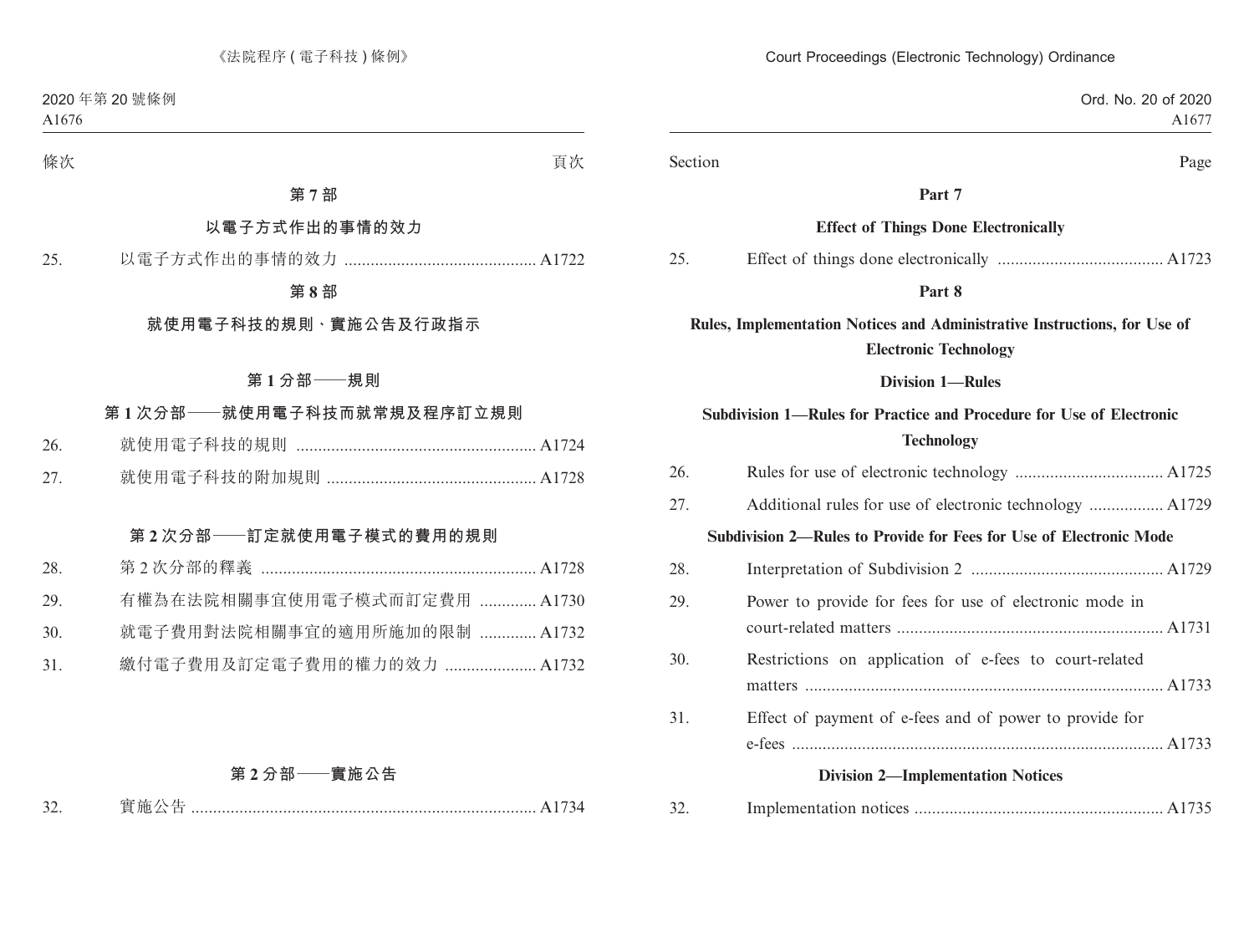# Ord. No. 20 of 2020 A1679 Section Page **Division 3—Administrative Instructions** 33. Administrative instructions by Judiciary Administrator ....... A1739 **Part 9 Savings and Transitional Arrangements** 34. Interpretation of Part 9 ........................................................ A1741 35. Continued use of existing systems during transitional period .................................................................................... A1741

Court Proceedings (Electronic Technology) Ordinance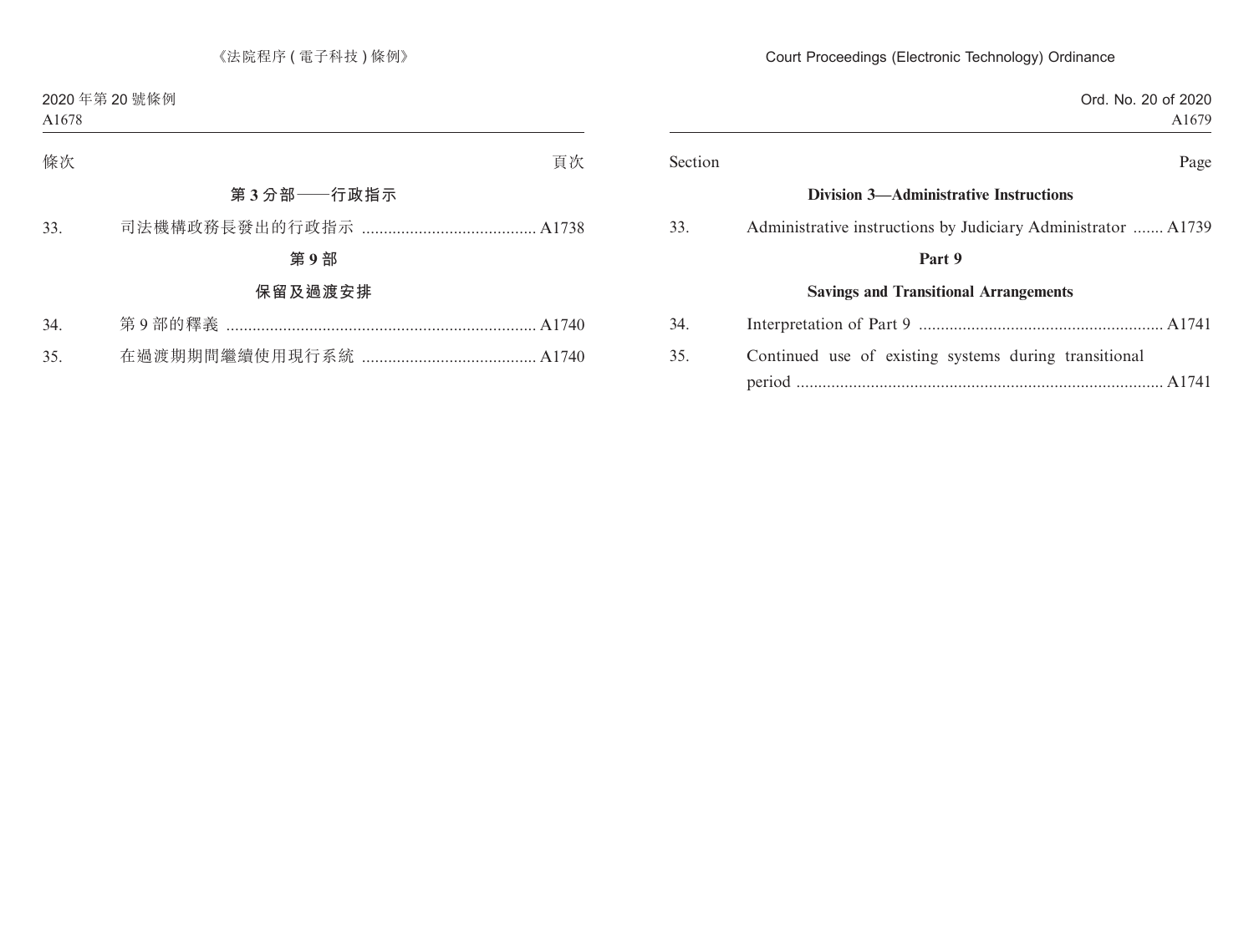Part 1 Section 1 Ord. No. 20 of 2020 A1681

#### **HONG KONG SPECIAL ADMINISTRATIVE REGION**

#### ORDINANCE NO. 20 OF 2020



Carrie LAM Chief Executive 23 July 2020

 $[$   $]$ 

An Ordinance to provide for the use of electronic technology in relation to proceedings in a court (which includes specified tribunals) and other court-related purposes; to enable the phased implementation of the use of electronic technology in relation to court proceedings; to enable fees to be provided for in respect of the use of electronic technology in court-related matters; and to provide for related matters.

Enacted by the Legislative Council.

## **Part 1**

## **Preliminary**

#### **1. Short title and commencement**

- (1) This Ordinance may be cited as the Court Proceedings (Electronic Technology) Ordinance.
- (2) This Ordinance comes into operation on a day to be appointed by the Chief Justice by notice published in the Gazette.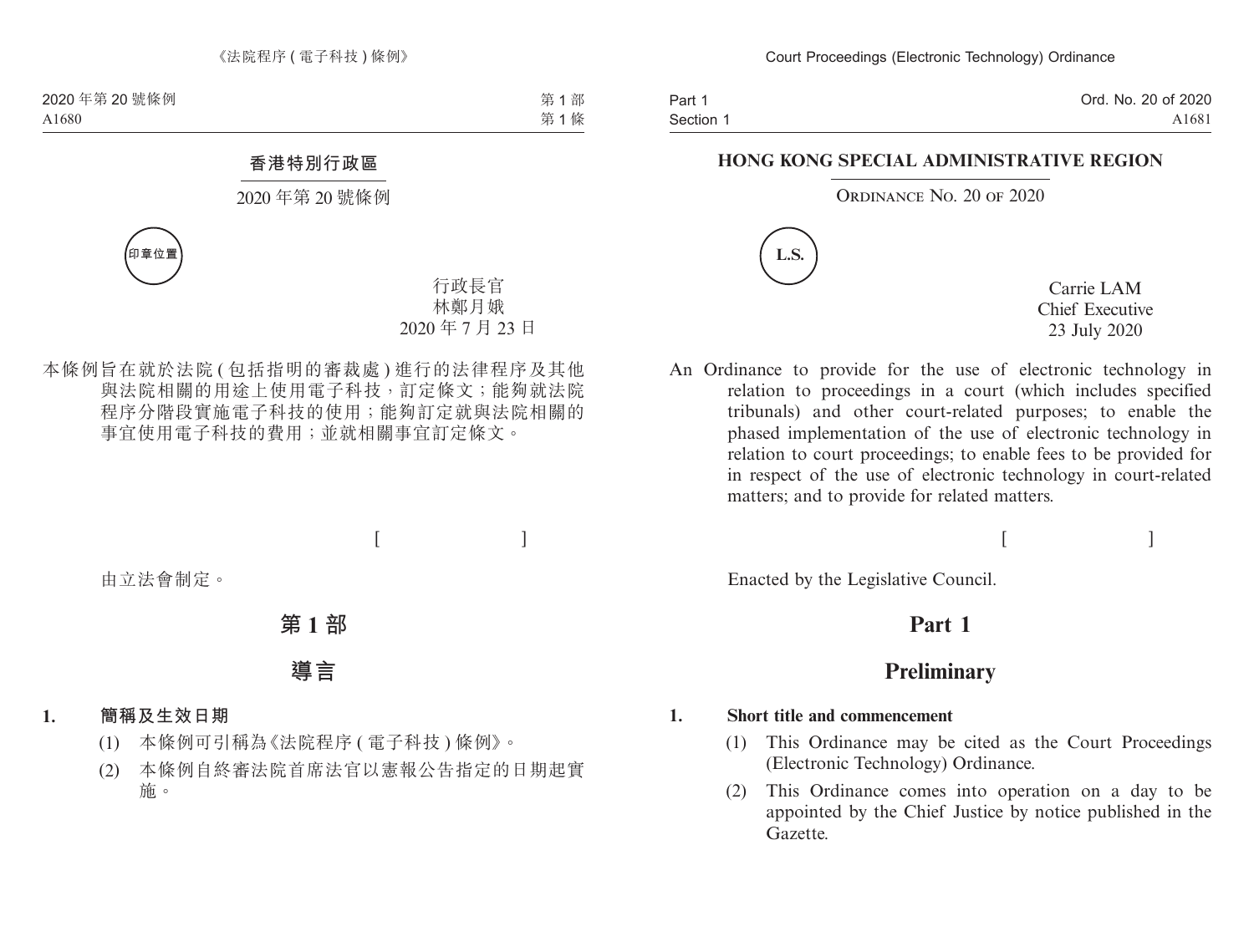| Part 1    | Ord. No. 20 of 2020 |
|-----------|---------------------|
| Section 2 | A1683               |

#### **2. Interpretation**

In this Ordinance—

*court* (法院) means—

- (a) the Court of Final Appeal;
- (b) the Court of Appeal;
- (c) the Court of First Instance;
- (d) the District Court;
- (e) a Magistrates' Court;
- (f) the Coroner's Court; or
- (g) a tribunal specified by rules made under section 6(b);
- *court office* (法院辦事處), in relation to a court, means a registry of the court or an office of the court;
- *document* (文件) means anything in which information of any description is recorded;
- *e-Court* (電子法院) means a court specified by rules made under section 6(a);
- *electronic form* (電子形式) means in the form of an electronic record;

*electronic record* (電子紀錄) means a record that—

- (a) is generated in a digital form by an information system;
- (b) can be transmitted—
	- (i) within an information system; or
	- (ii) from one information system to another; and
- (c) can be stored in an information system or other medium;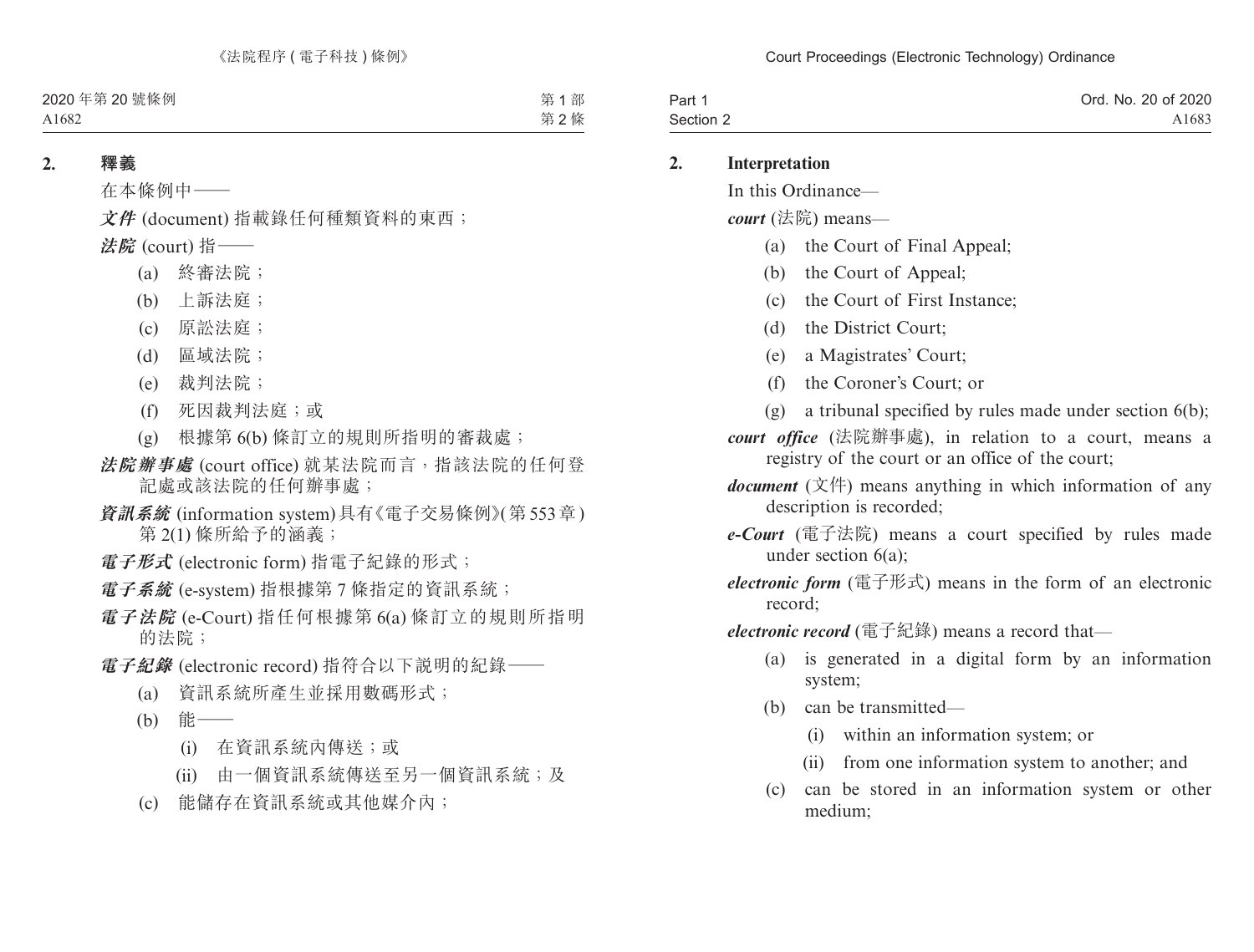| Part 1    | Ord. No. 20 of 2020 |
|-----------|---------------------|
| Section 3 | A <sub>1685</sub>   |

*e-proceeding* (電子程序)—see section 11(2);

- *e-system* (電子系統) means the information system designated under section 7;
- *implementation notice* (實施公告) means a notice published under section 32(1);
- *information system* (資訊系統) has the meaning given by section 2(1) of the Electronic Transactions Ordinance (Cap. 553).

### **3. References to judge or judicial officer**

In this Ordinance, a reference to a judge or a judicial officer—

- (a) is a reference to a judicial officer as defined by section 2 of the Judicial Officers Recommendation Commission Ordinance (Cap. 92); and
- (b) includes a person appointed as a deputy or temporary judicial officer to perform the duties of, or to act otherwise in the office of, a judicial office as defined by that section.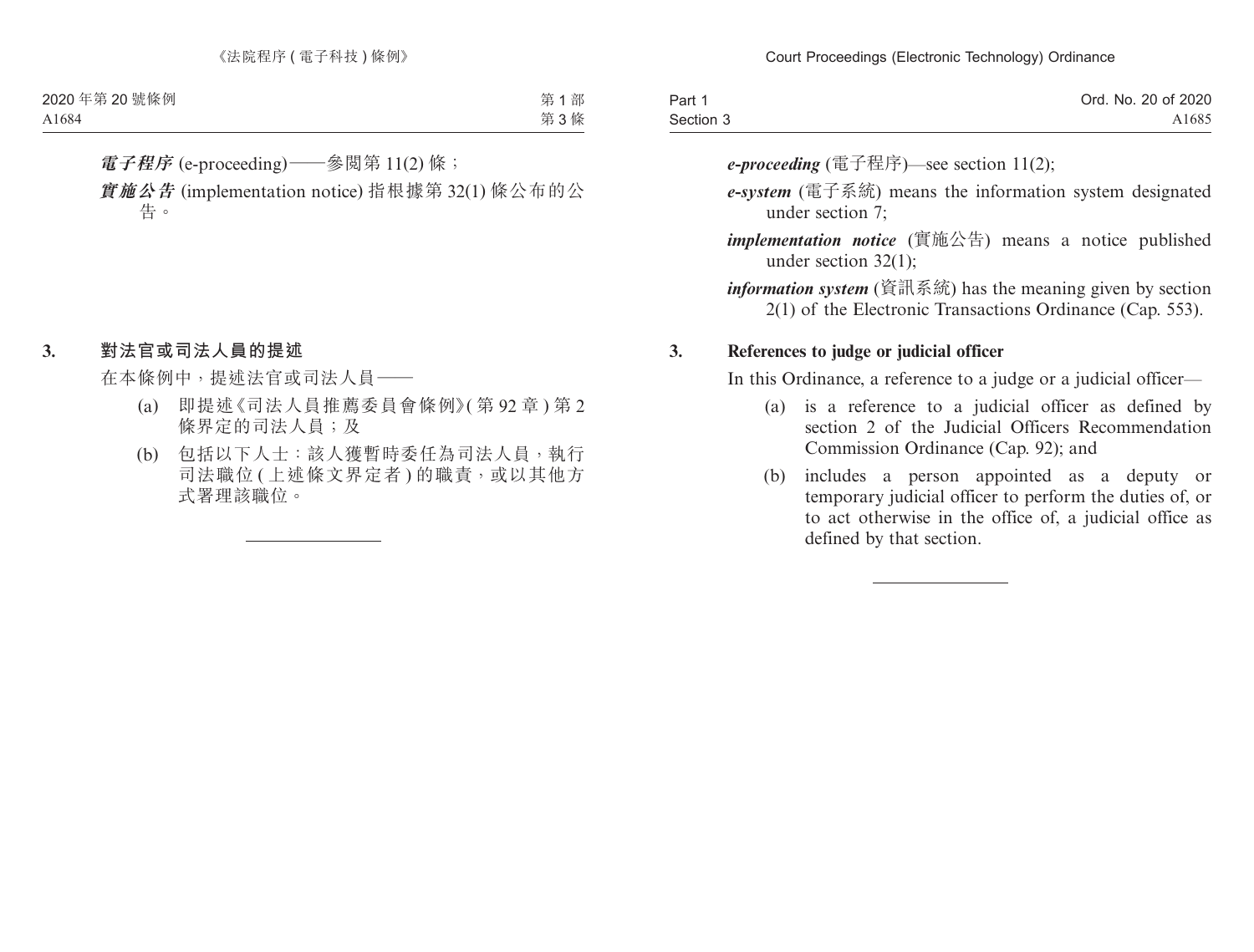Part 2 Section 4

# **Part 2**

# **Application and Effect of Ordinance**

### **4. Application to Government**

This Ordinance applies to the Government.

### **5. Section 9 of Electronic Transactions Ordinance not affected**

Nothing in this Ordinance affects the application of section 9 of the Electronic Transactions Ordinance (Cap. 553) in relation to a legal proceeding.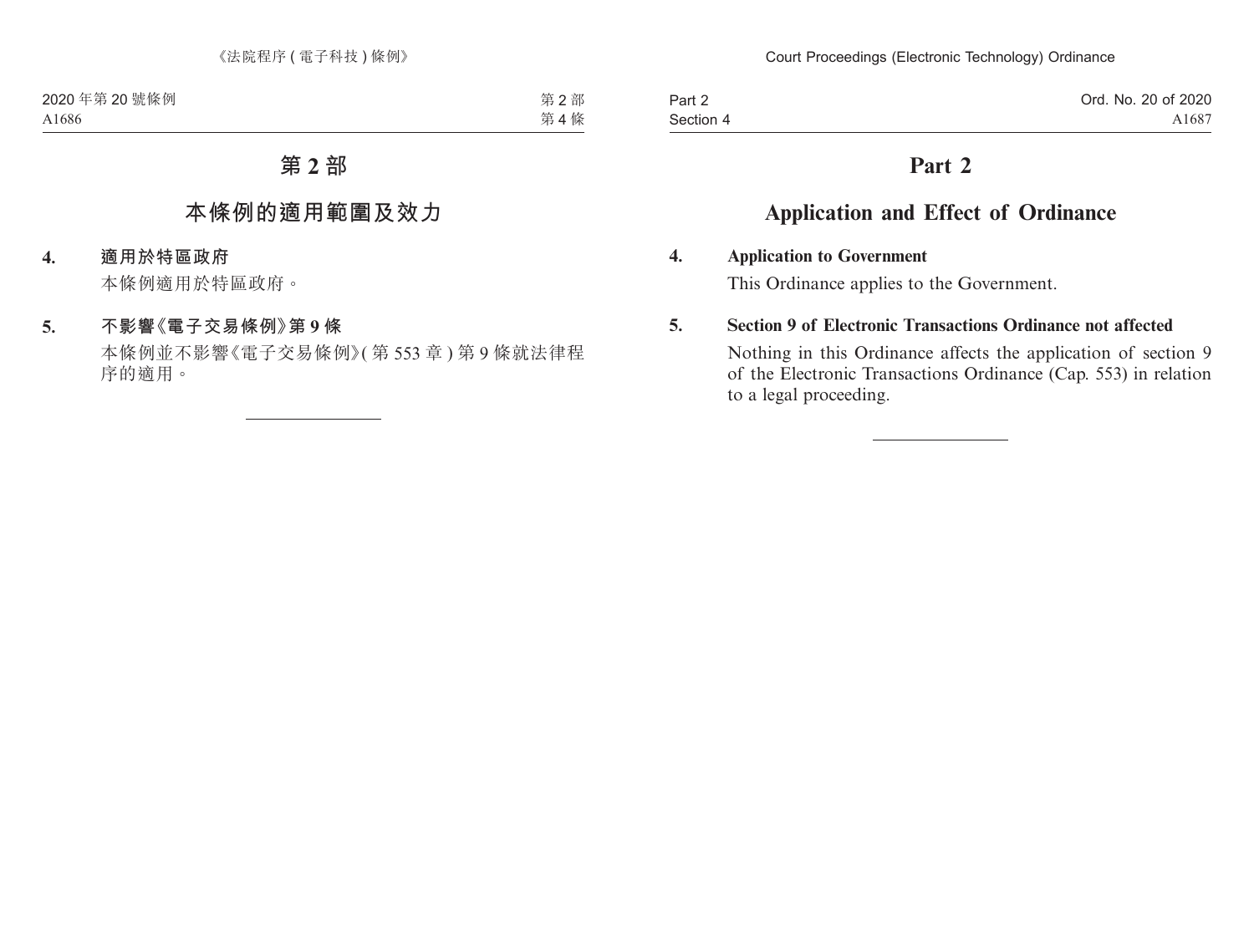Part 3 Section 6

# **Part 3**

# **Specification of e-Courts**

### **6. Chief Justice may by rules specify e-Courts**

The Chief Justice may make rules—

- (a) to specify the courts by or in relation to which electronic technology may be used under Part 5;
- (b) to specify the tribunals for the purposes of paragraph (g) of the definition of *court* in section 2; and
- (c) to provide for incidental or supplemental matters (including transitional matters) relating to a specification under paragraph (a) or (b).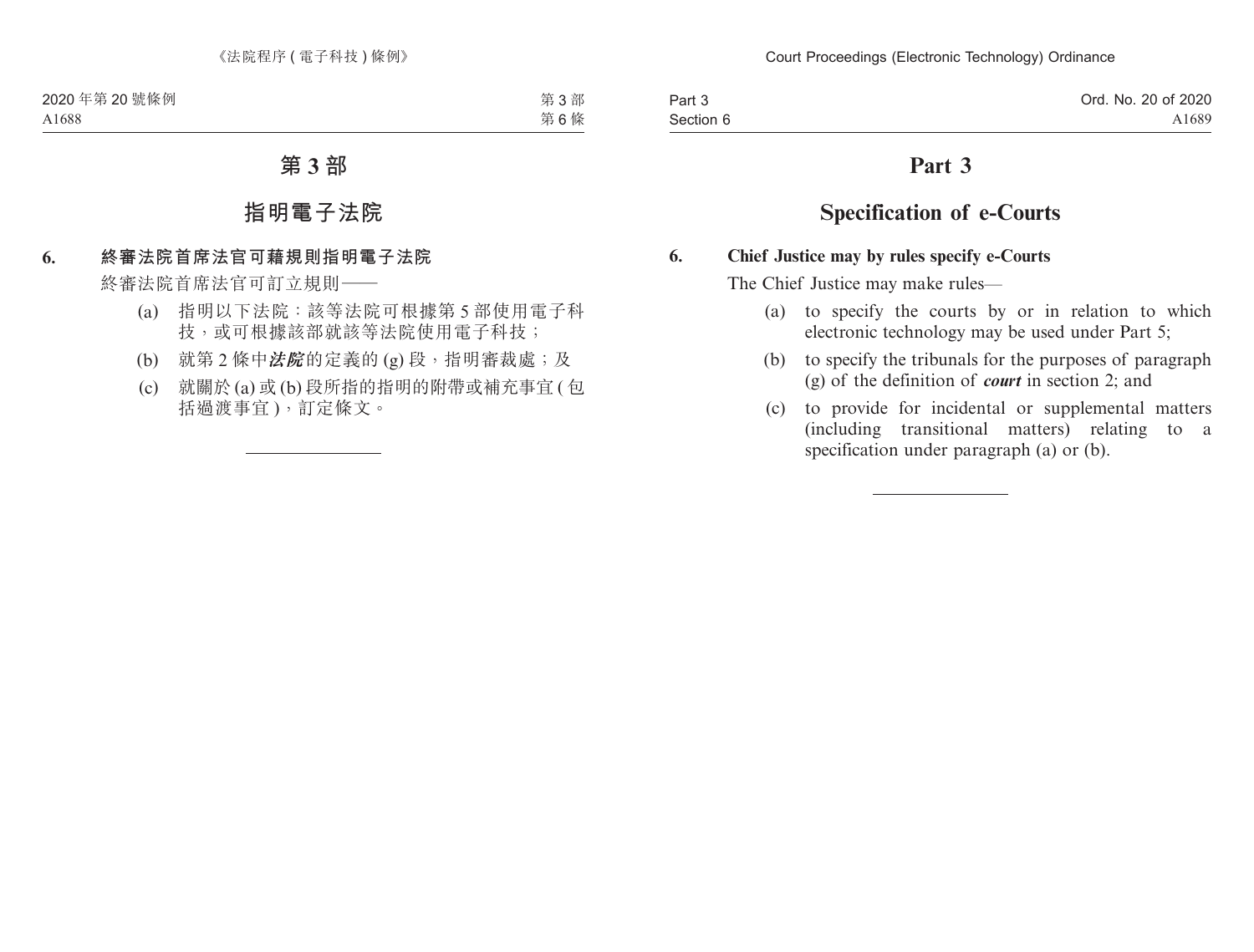Part 4 Section 7 Ord. No. 20 of 2020 A1691

# **Part 4**

# **Information System to Facilitate Use of Electronic Technology**

### **7. Chief Justice may designate e-system**

The Chief Justice may designate an information system to facilitate the use of electronic technology—

- (a) in relation to proceedings;
- (b) for other court-related purposes; and
- (c) without limiting paragraph (a) or (b), for the particular purposes set out in section 8.

### **8. Particular purposes for which e-system may be used**

- (1) An e-system may be used by a court—
	- (a) to create, issue, send or receive documents in electronic form in relation to a proceeding;
	- (b) to compile, record, store or otherwise process information or documents in electronic form relating to a proceeding; or
	- (c) to allow access to information or documents relating to a proceeding.
- (2) An e-system may be used by a person—
	- (a) to send documents in electronic form to a court in relation to a proceeding; or
	- (b) to otherwise communicate in electronic form with a court before which a proceeding is being taken.
- (3) An e-system may be used to make electronic payments.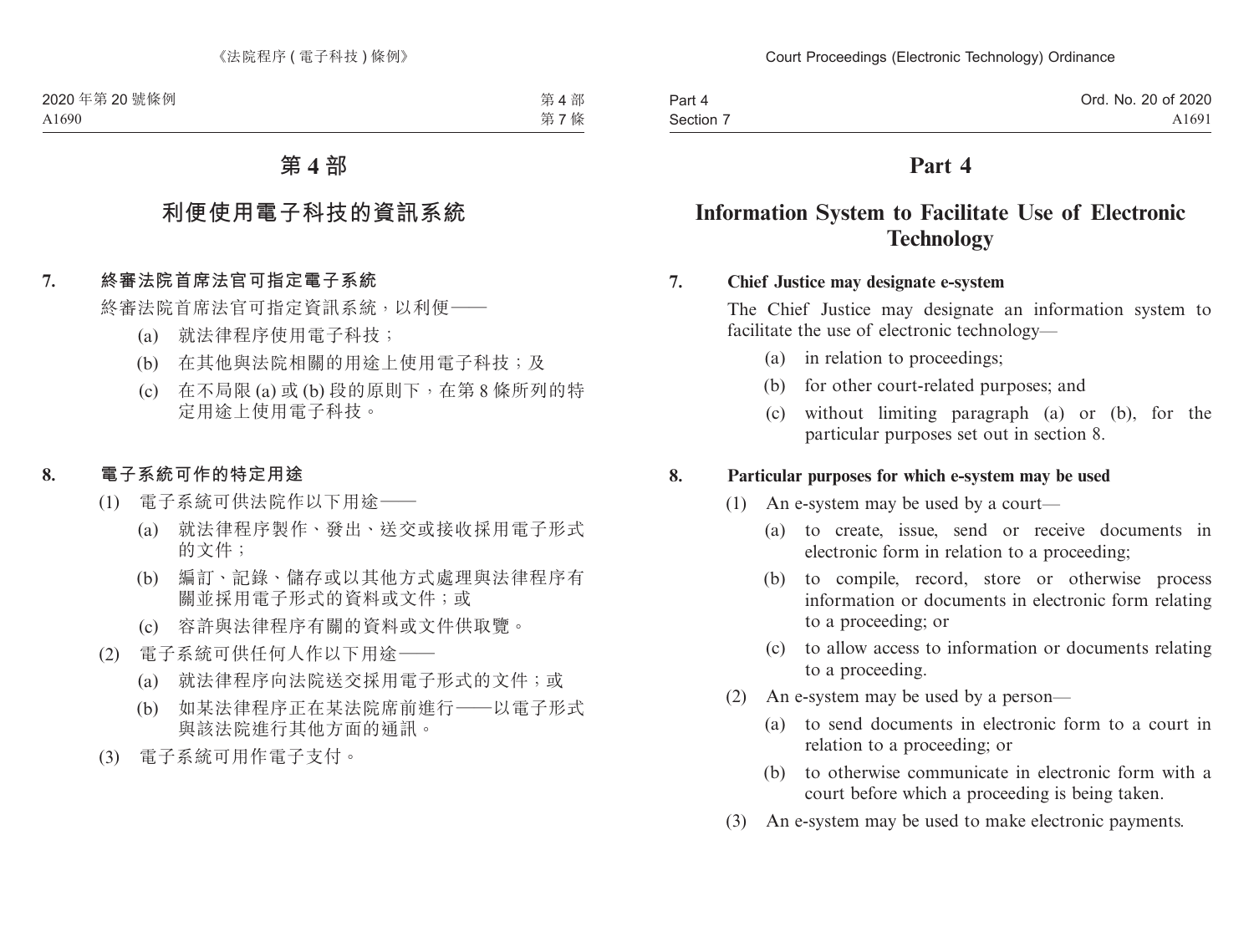| Part 4    | Ord. No. 20 of 2020 |
|-----------|---------------------|
| Section 8 | A <sub>1693</sub>   |

- (4) An e-system may be used for any other purpose specified by rules made under section 26(2)(c).
- (5) In this section—

*court* (法院) includes—

- (a) a judge and a judicial officer; and
- (b) a court office;
- *send* (送交), in relation to a document, means file, lodge, give, notify, serve, deliver, submit, furnish or any other expression that signifies or suggests conveying the document.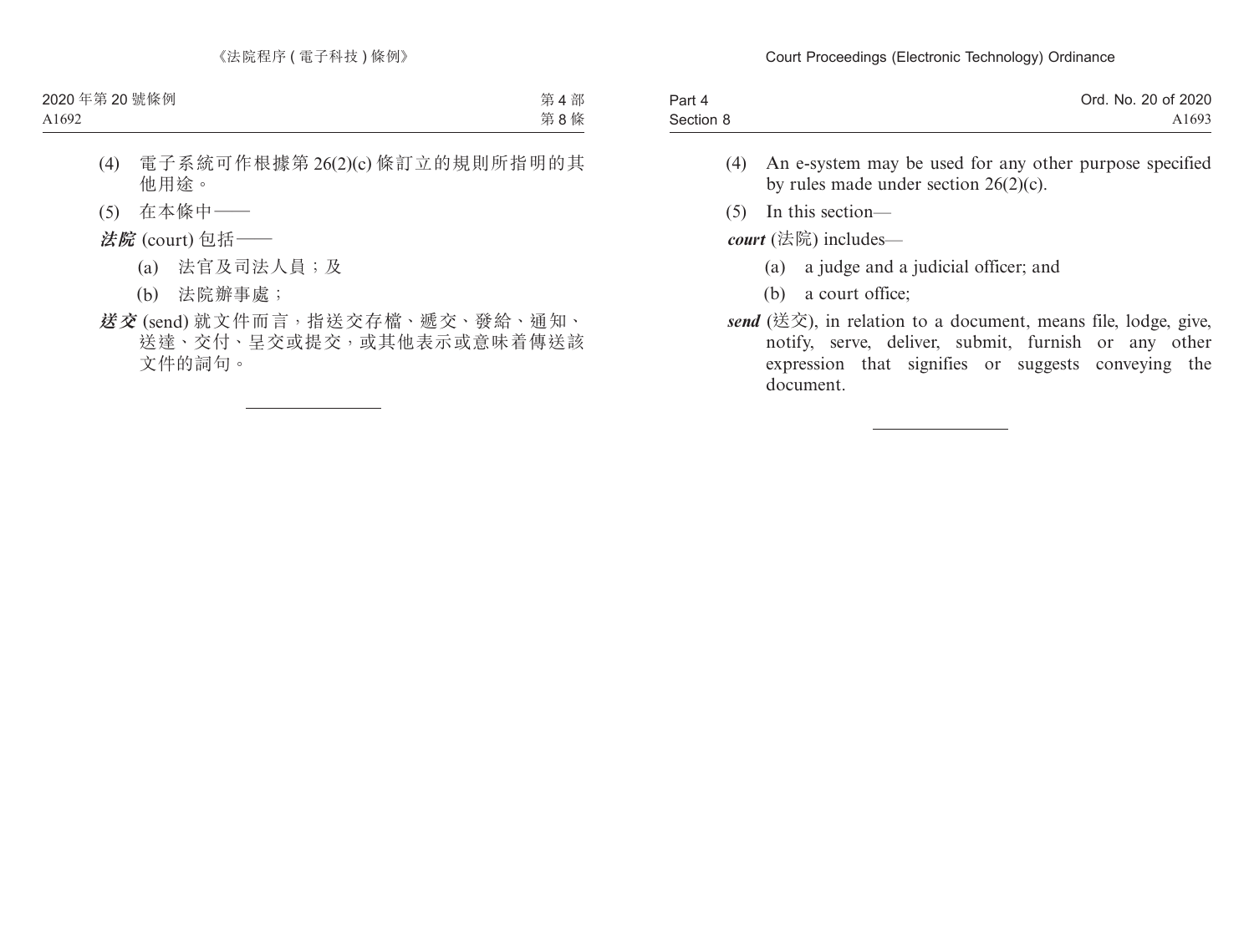Part 5—Division 1 Section 9

# **Part 5**

# **Use of Electronic Technology in Courts**

### **Division 1—Interpretation and Application of Part 5**

### **Subdivision 1—Interpretation**

#### **9. Interpretation of Part 5**

In this Part—

- *at the relevant time* (在有關時間), in relation to an act done in electronic form or electronically for the purposes of this Part, means at the time of doing the act;
- *direction of a court* (法院指示) means a direction given by a court, a judge or a judicial officer;

*e-practice direction* (電子實務指示) means a direction that—

- (a) is issued by the Chief Justice as to the practice and procedure of a court; and
- (b) relates to the use of electronic technology under this Ordinance;

*e-rules* (電子規則) means rules made under section 26 or 27;

*written law* (成文法律) means an Ordinance or subsidiary legislation and includes any practice direction, except an e-practice direction, that provides for the practice and procedure of a court.

#### **10. References to courts or e-Courts in relation to documents**

In this Part, a reference to—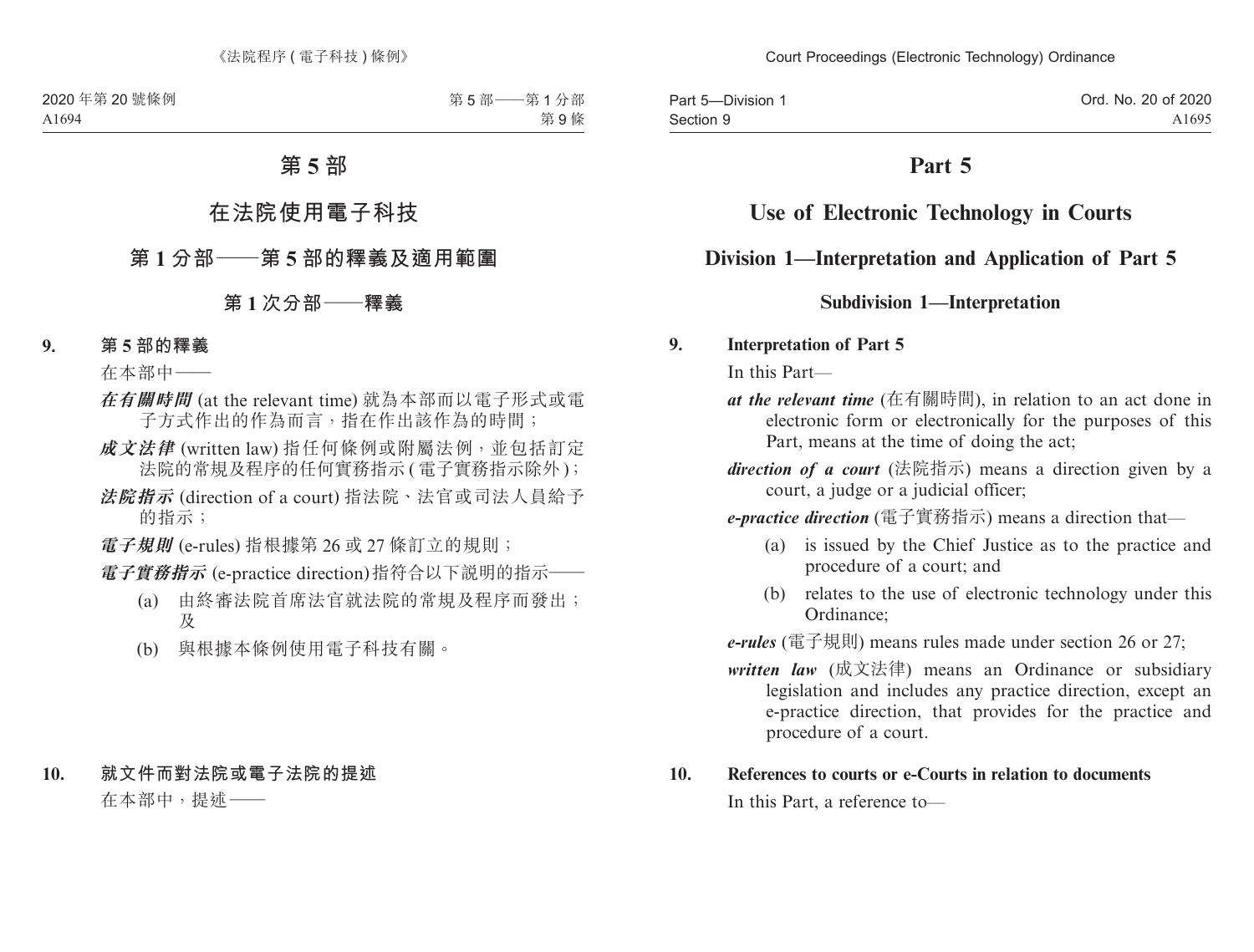| Part 5-Division 1 | Ord. No. 20 of 2020 |
|-------------------|---------------------|
| Section 11        | A1697               |

- (a) a document created, issued or sent by a court or an e-Court includes a document created, issued or sent by a judge or a judicial officer or a court office;
- (b) a document sent to a court or an e-Court includes a document sent to a judge or a judicial officer or a court office; and
- (c) a document, file or record kept or maintained by a court or an e-Court includes a document, file or record kept or maintained by a court office.

## **Subdivision 2—Application**

### **11. Application of Part 5**

- (1) This Part applies only in relation to an e-proceeding.
- (2) A proceeding is an e-proceeding—
	- $(a)$  if—
		- (i) an implementation notice is published stating that the use of electronic technology has been implemented for all proceedings in an e-Court; and
		- (ii) the proceeding is in that e-Court;
	- $(b)$  if—
		- (i) an implementation notice is published stating that the use of electronic technology has been implemented for a type or description of proceeding in an e-Court; and
		- (ii) the proceeding is in that e-Court and is of that type or description; or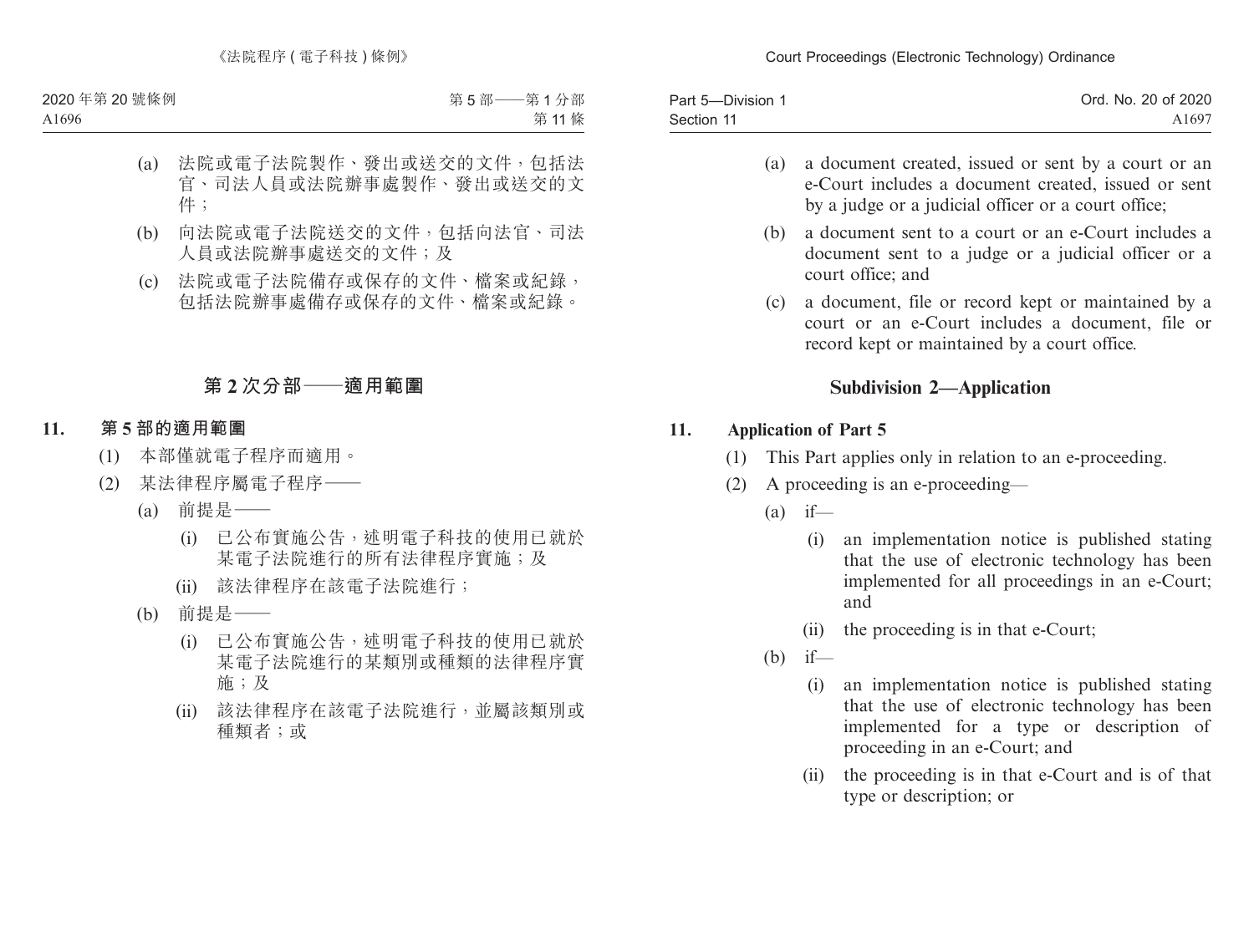| Part 5-Division 1 | Ord. No. 20 of 2020 |
|-------------------|---------------------|
| Section 12        | A1699               |

- $(c)$  if—
	- (i) an implementation notice is published stating that the use of electronic technology has been implemented for a type or description of proceeding in an e-Court at a venue; and
	- (ii) the proceeding is in that e-Court at the venue and is of that type or description.

### **12. Application of provisions and directions for sending or serving documents in writing**

- (1) A provision in this Part that applies in relation to a provision of written law or a direction of a court that requires or permits a document sent by a court to be in writing applies whether the provision of written law or direction—
	- (a) uses "send", "give", "notify", "serve", "deliver" (including grammatical variations and cognate expressions) or any other expression that signifies conveying a document; or
	- (b) otherwise suggests the conveying of a document by a court.
- (2) A provision in this Part that applies in relation to a provision of written law or a direction of a court that requires or permits a document sent to a court to be in writing applies whether the provision of written law or direction—
	- (a) uses "file", "lodge", "send", "give", "notify", "serve", "deliver", "submit", "furnish" (including grammatical variations and cognate expressions) or any other expression that signifies conveying a document; or
	- (b) otherwise suggests the conveying of a document to a court.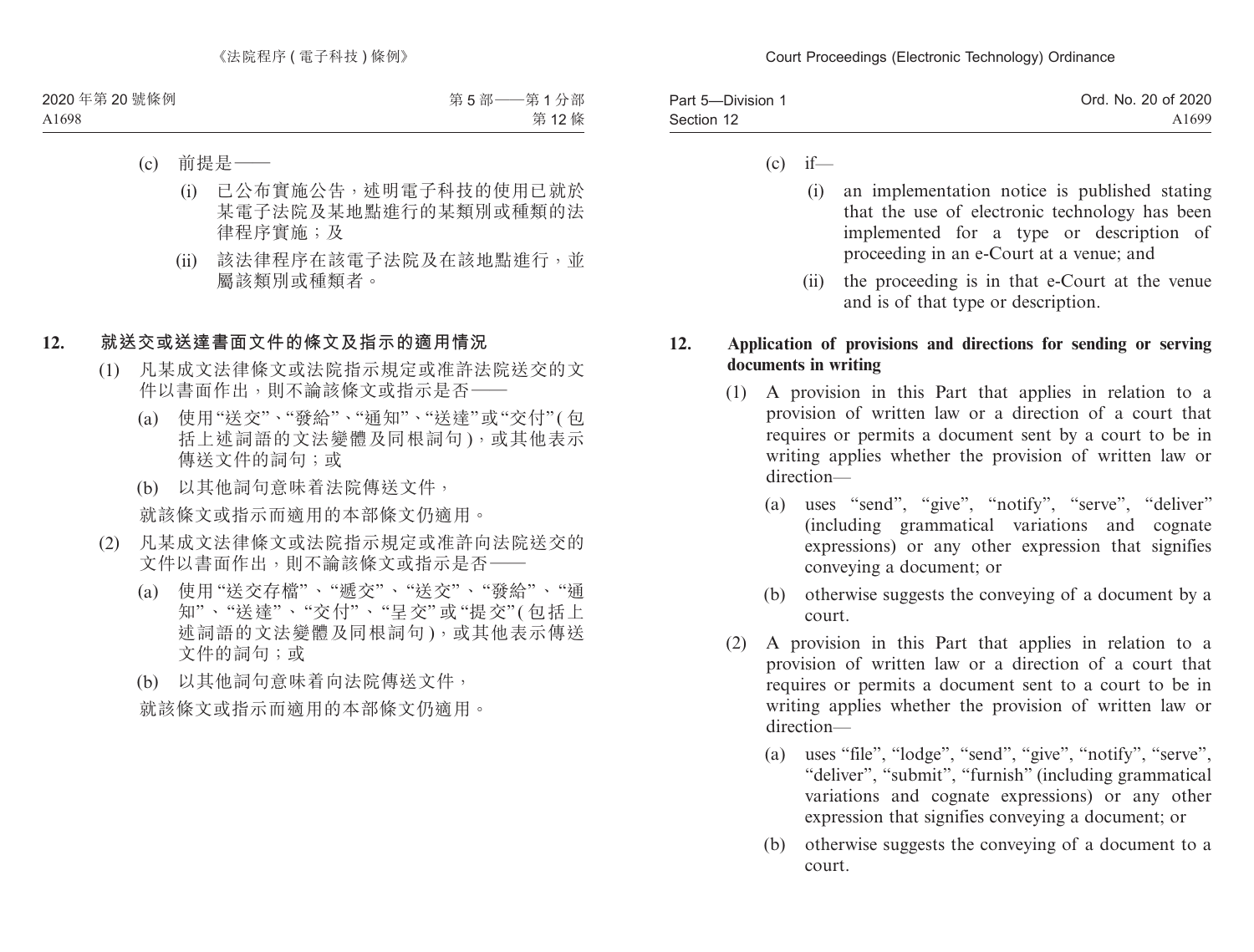| Part 5-Division 2 | Ord. No. 20 of 2020 |
|-------------------|---------------------|
| Section 13        | A1701               |

- (3) A provision in this Part that applies in relation to a provision of written law or a direction of a court that requires or permits a document served by a person on another person to be in writing applies whether the provision of written law or direction—
	- (a) uses "serve", "send", "give", "deliver", "furnish" (including grammatical variations and cognate expressions) or any other expression that signifies service; or
	- (b) otherwise suggests the service of a document by a person on another person.

## **Division 2—Documents in Electronic Form**

### **Subdivision 1—Documents Created, Issued or Sent by Means of e-system**

### **13. Documents created, issued or sent by courts**

- (1) This section applies in relation to a provision of written law or a direction of a court that—
	- (a) requires a document created, issued or sent by a court to be in writing; or
	- (b) permits a document created, issued or sent by a court to be in writing.
- (2) In relation to an e-proceeding—
	- (a) for subsection  $(1)(a)$ —the requirement is met if—
		- (i) the document is created, issued or sent by an e-Court in electronic form by means of an e-system; and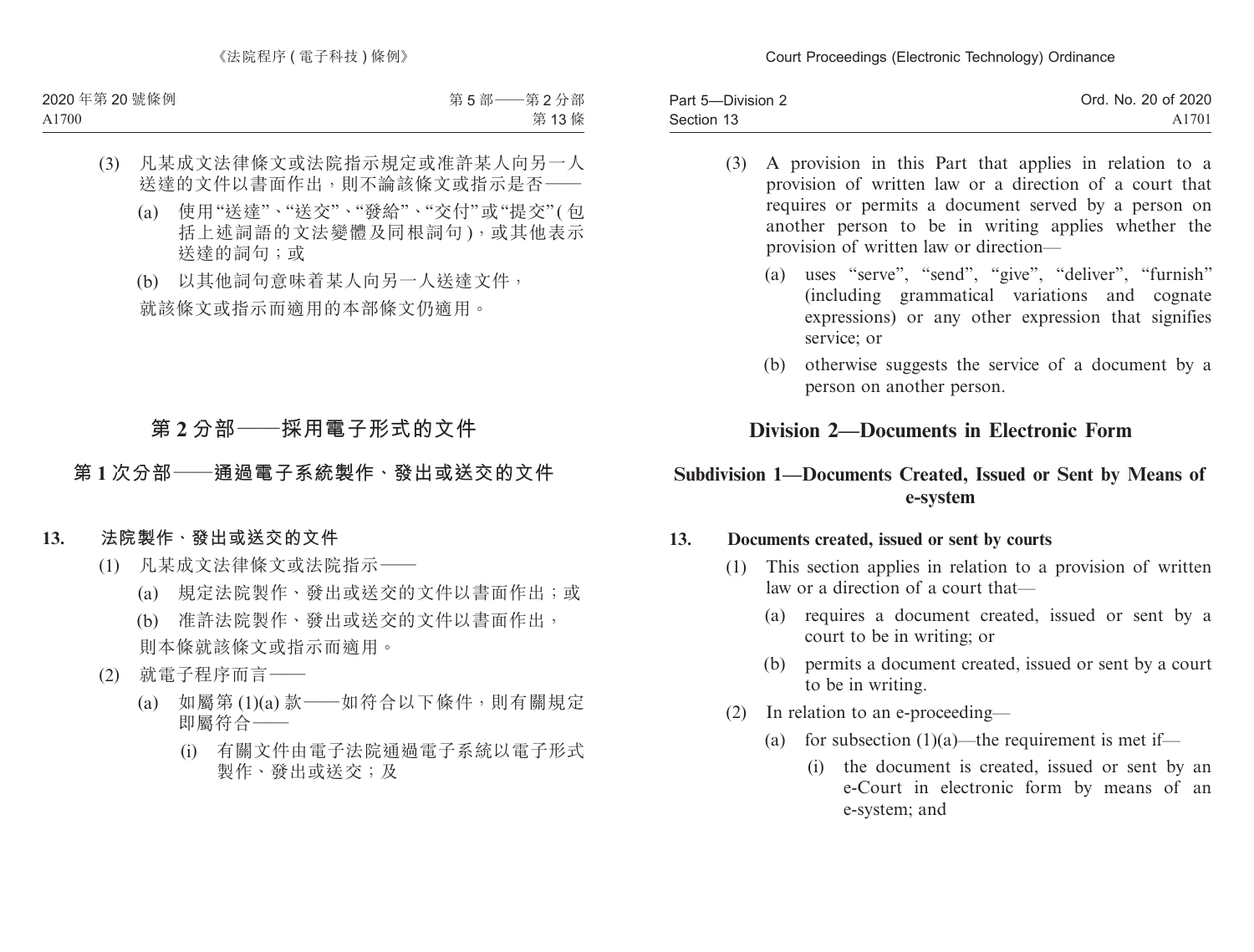| Part 5-Division 2 | Ord. No. 20 of 2020 |
|-------------------|---------------------|
| Section 14        | A1703               |

- (ii) at the relevant time it was reasonable to expect that the information in the document in electronic form would be accessible so as to be usable for subsequent reference; and
- (b) for subsection (1)(b)—the document may be created, issued or sent by an e-Court in electronic form if—
	- (i) it is created, issued or sent by means of an e-system; and
	- (ii) at the relevant time it was reasonable to expect that the information in the document in electronic form would be accessible so as to be usable for subsequent reference.

#### **14. Documents sent to courts**

- (1) This section applies in relation to a provision of written law or a direction of a court that—
	- (a) requires a document sent to a court to be in writing; or
	- (b) permits a document sent to a court to be in writing.
- (2) In relation to an e-proceeding—
	- (a) for subsection  $(1)(a)$ —the requirement is met if—
		- (i) the document is sent to an e-Court in electronic form by means of an e-system in accordance with any applicable e-rules and e-practice directions; and
		- (ii) at the relevant time it was reasonable to expect that the information in the document in electronic form would be accessible so as to be usable for subsequent reference; and
	- (b) for subsection (1)(b)—the document may be sent to an e-Court in electronic form if—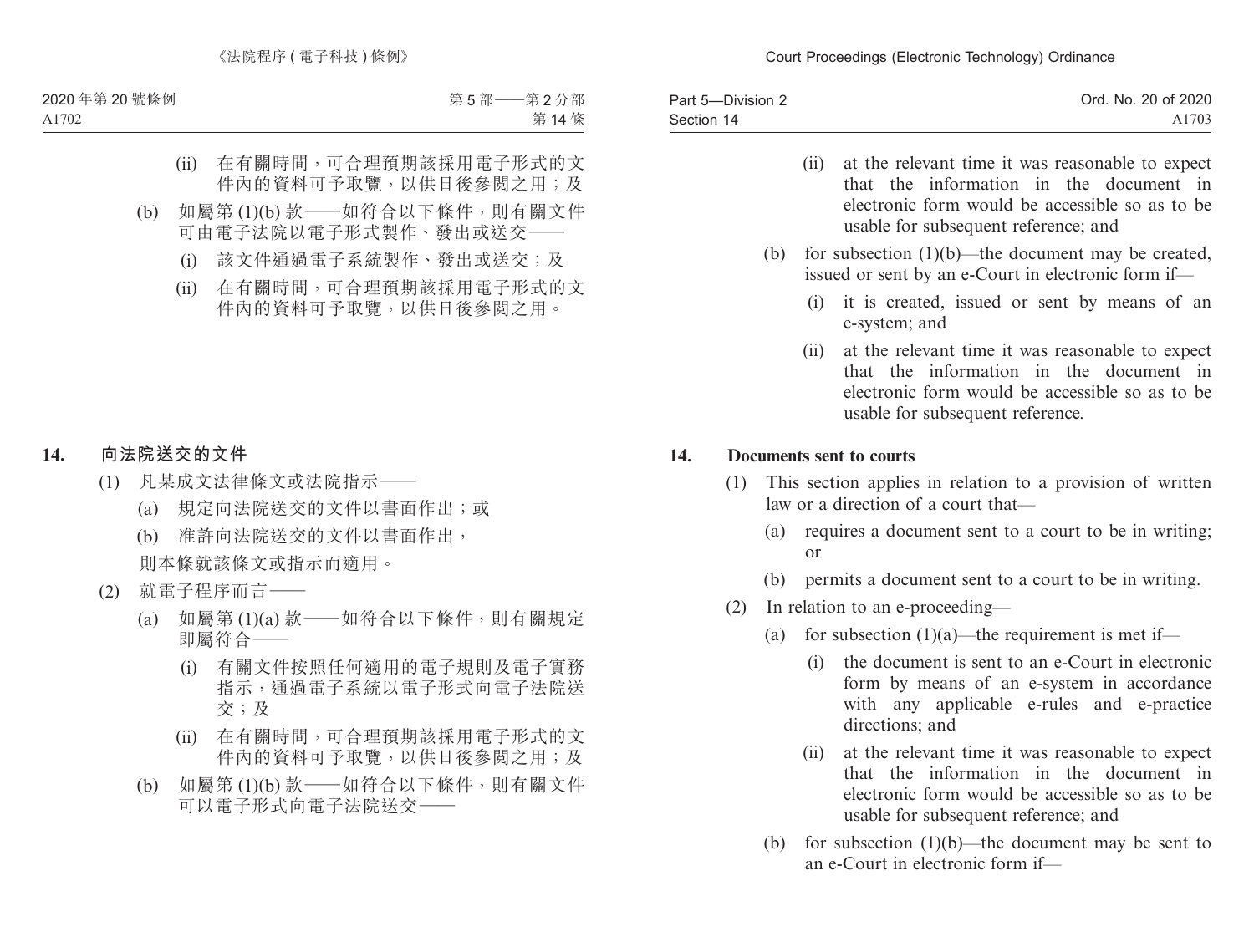| Part 5-Division 2 | Ord. No. 20 of 2020 |
|-------------------|---------------------|
| Section 15        | A1705               |

- (i) it is sent by means of an e-system in accordance with any applicable e-rules and e-practice directions; and
- (ii) at the relevant time it was reasonable to expect that the information in the document in electronic form would be accessible so as to be usable for subsequent reference.

### **Subdivision 2—Documents with Endorsements etc.**

#### **15. Endorsements, attachments, etc. in electronic form**

- (1) This section applies in relation to a provision of written law or a direction of a court that—
	- (a) requires information to be endorsed or recorded on, or attached or annexed to, a document; or
	- (b) permits information to be endorsed or recorded on, or attached or annexed to, a document.
- (2) If the document is used in an e-proceeding and is in electronic form—
	- (a) for subsection  $(1)(a)$ —the requirement is met if—
		- (i) the information is incorporated in electronic form into the document or associated electronically with it in accordance with any applicable e-rules and e-practice directions; and
		- (ii) at the relevant time it was reasonable to expect that the information so incorporated or associated would be accessible so as to be usable for subsequent reference; and
	- (b) for subsection (1)(b)—the information may be incorporated in electronic form into the document or associated electronically with it if—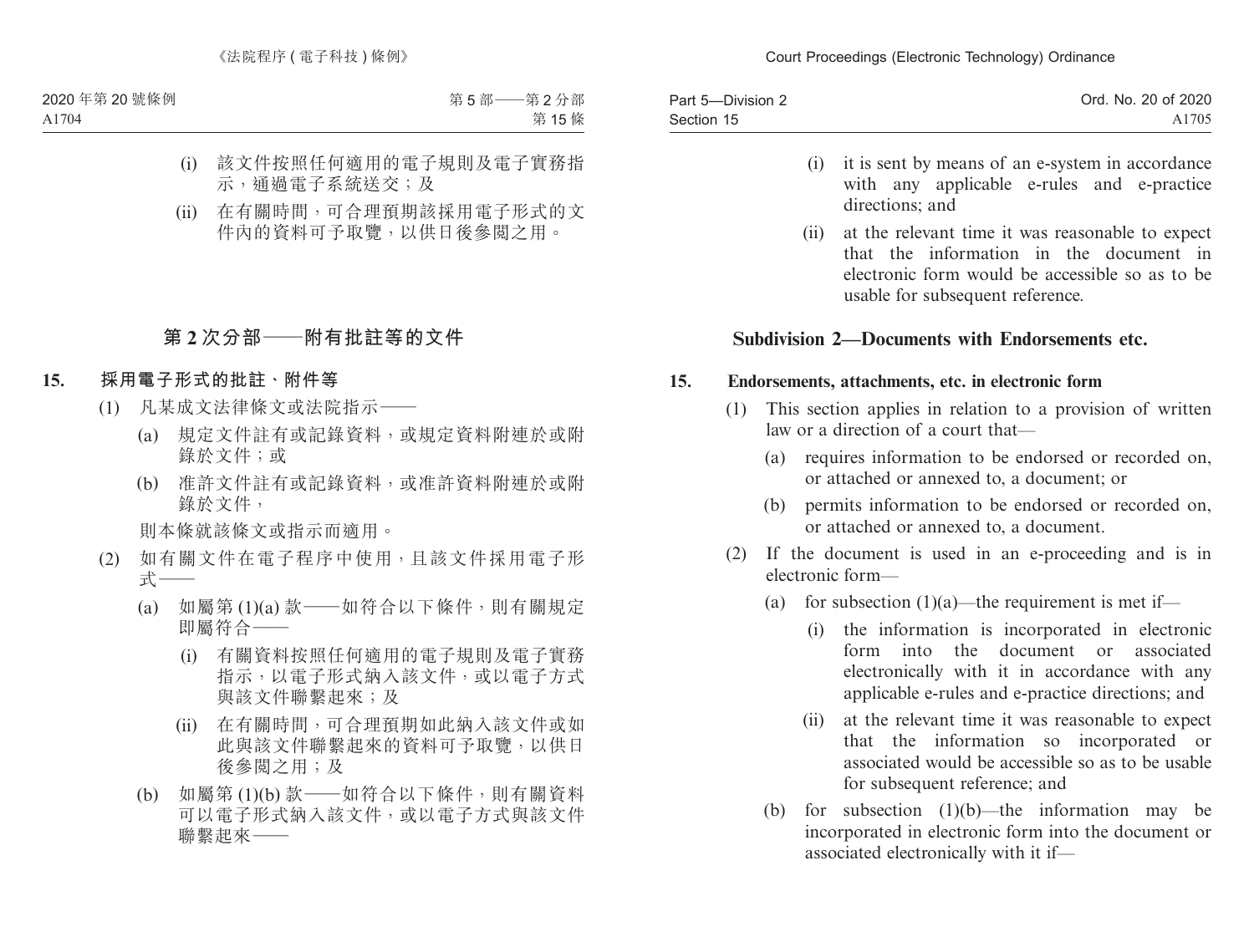| Part 5-Division 3 | Ord. No. 20 of 2020 |
|-------------------|---------------------|
| Section 16        | A1707               |

- (i) it is so incorporated or associated in accordance with any applicable e-rules and e-practice directions; and
- (ii) at the relevant time it was reasonable to expect that the information so incorporated or associated would be accessible so as to be usable for subsequent reference.
- (3) In this section—
- *information* (資料), in relation to a document, includes a note, certificate, statement, acknowledgment, record, matter and another document.

## **Division 3—Electronic Service of Documents**

### **16. Service between parties**

- (1) This section applies in relation to a provision of written law or a direction of a court that—
	- (a) requires a document served by a person on another person to be in writing; or
	- (b) permits a document served by a person on another person to be in writing.
- (2) In relation to an e-proceeding—
	- (a) for subsection  $(1)(a)$ —the requirement is met if—
		- (i) the document is served in electronic form in accordance with any applicable e-rules and e-practice directions; and
		- (ii) at the relevant time it was reasonable to expect that the information in the document in electronic form would be accessible so as to be usable for subsequent reference; and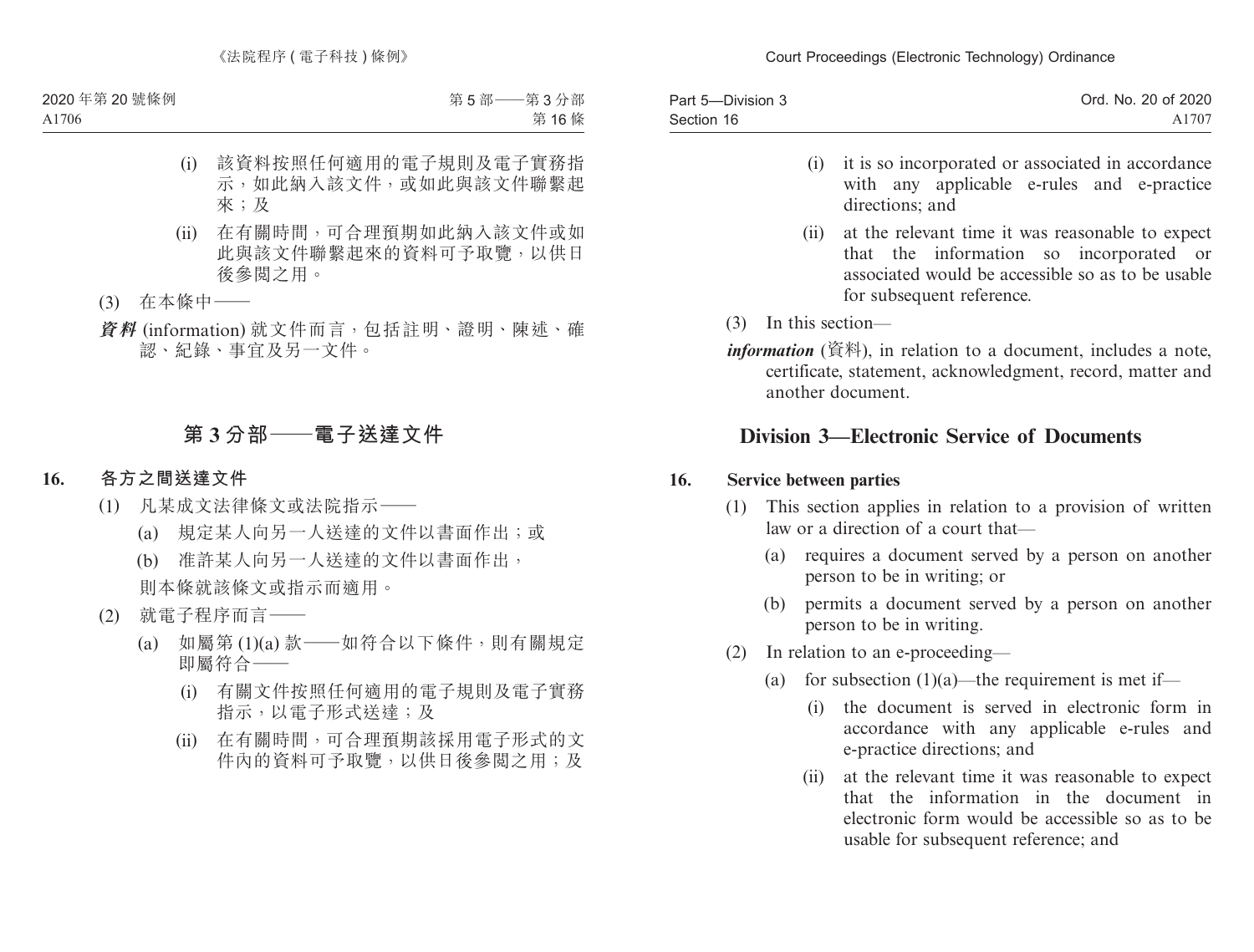| Part 5-Division 4 | Ord. No. 20 of 2020 |
|-------------------|---------------------|
| Section 17        | A1709               |

- (b) for subsection (1)(b)—the document may be served in electronic form if—
	- (i) it is served in accordance with any applicable e-rules and e-practice directions; and
	- (ii) at the relevant time it was reasonable to expect that the information in the document in electronic form would be accessible so as to be usable for subsequent reference.
- (3) To avoid doubt, this section does not apply in relation to a provision of written law or a direction of a court that requires or permits a document served by or on a court to be in writing.

### **Division 4—Electronic Authentication of Documents**

### **Subdivision 1—Authentication of Documents Originating from Courts**

### **17. Authentication of documents created, issued or sent by courts**

- (1) This section applies in relation to a document created, issued or sent by a court that a provision of written law or a direction of a court—
	- (a) requires to be signed, sealed or certified; or
	- (b) permits to be signed, sealed or certified.
- (2) If the document is created, issued or sent by an e-Court in electronic form by means of an e-system in relation to an e-proceeding—
	- (a) for subsection  $(1)(a)$ —the requirement is met if the document is authenticated in accordance with any applicable e-rules and e-practice directions; and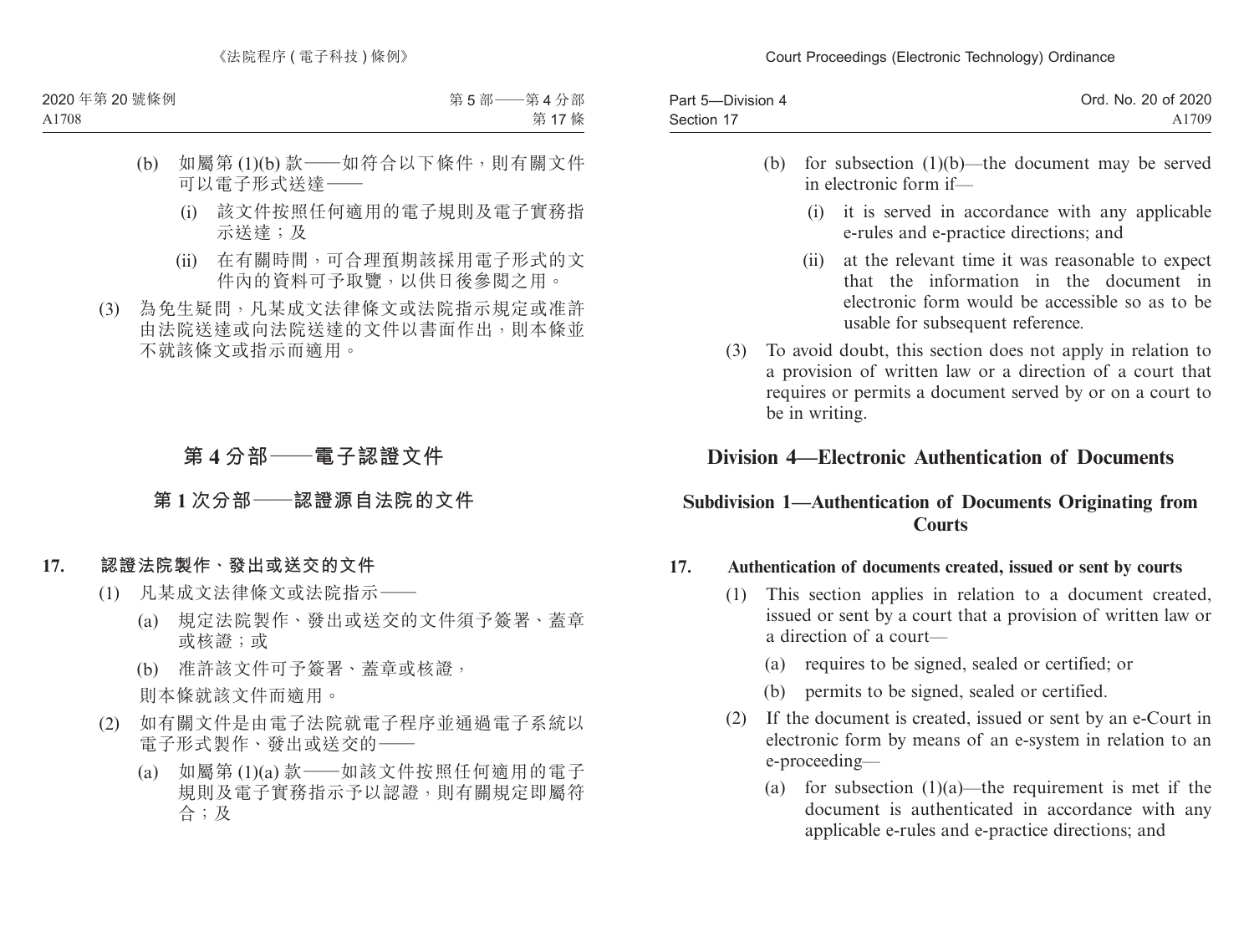| Part 5-Division 4 | Ord. No. 20 of 2020 |
|-------------------|---------------------|
| Section 18        | A1711               |

(b) for subsection  $(1)(b)$ —the document may be authenticated in accordance with any applicable e-rules and e-practice directions.

### **Subdivision 2—Authentication of Documents Sent to Courts**

### **18. Authentication of documents sent to courts**

- (1) This section applies in relation to a document sent to a court that a provision of written law or a direction of a court—
	- (a) requires to be signed; or
	- (b) permits to be signed.
- (2) If the document is sent to an e-Court in electronic form by means of an e-system in relation to an e-proceeding—
	- (a) for subsection  $(1)(a)$ —the requirement is met if the document is authenticated in accordance with any applicable e-rules and e-practice directions; and
	- (b) for subsection  $(1)(b)$ —the document may be authenticated in accordance with any applicable e-rules and e-practice directions.

### **Subdivision 3—Authentication of Documents Served by or on Parties**

#### **19. Authentication of documents served by or on parties**

- (1) This section applies in relation to a document served by a person on another person that a provision of written law or a direction of a court—
	- (a) requires to be signed; or
	- (b) permits to be signed.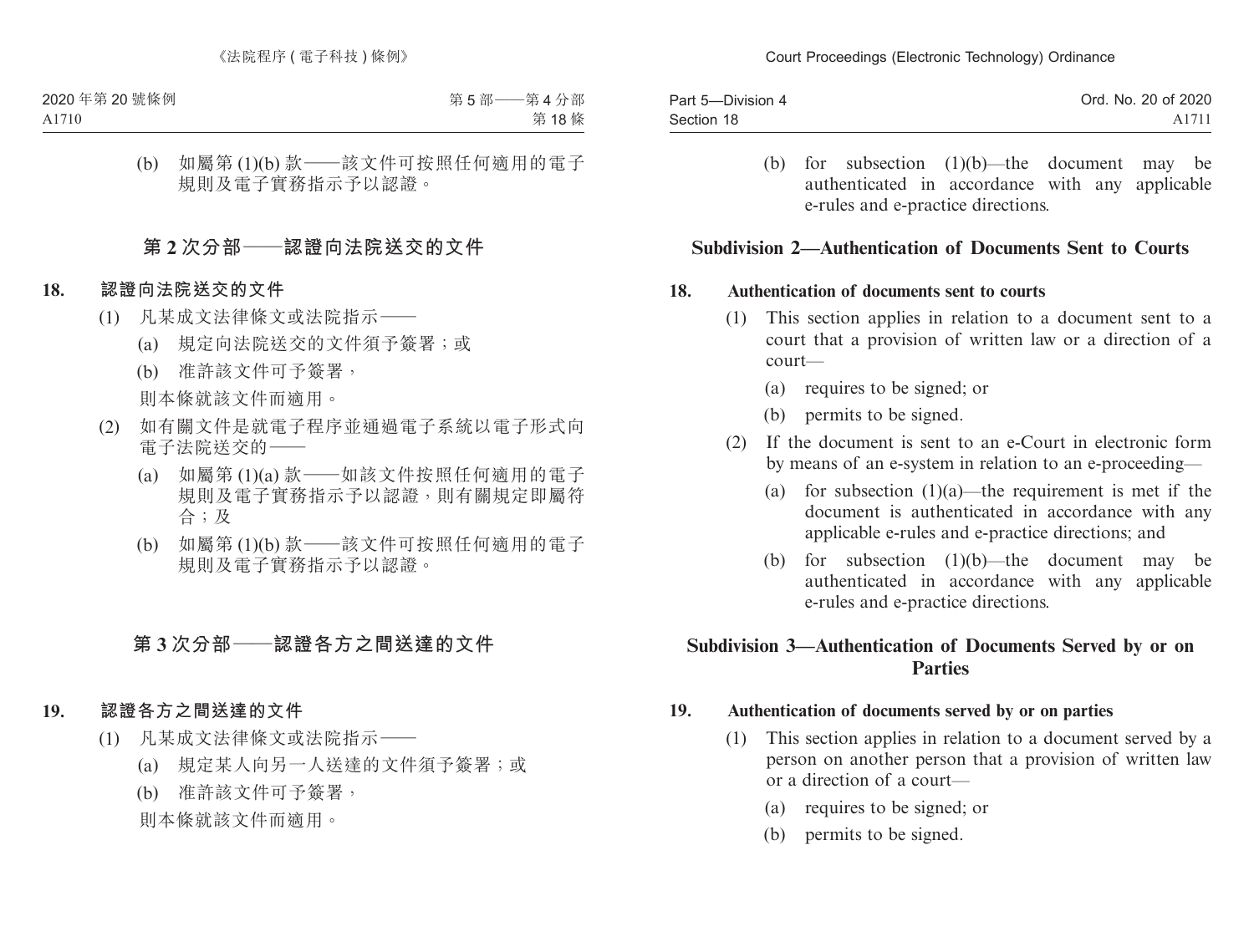| Part 5-Division 5 | Ord. No. 20 of 2020 |
|-------------------|---------------------|
| Section 20        | A <sub>1713</sub>   |

- (2) If the document is served in electronic form in relation to an e-proceeding—
	- (a) for subsection  $(1)(a)$ —the requirement is met if the document is authenticated in accordance with any applicable e-rules and e-practice directions; and
	- (b) for subsection (1)(b)—the document may be authenticated in accordance with any applicable e-rules and e-practice directions.

## **Division 5—Electronic Copies of Original Documents etc. and Electronic Production of Documents**

### **20. Electronic copies of original or certified documents**

- (1) This section applies in relation to a provision of written law or a direction of a court that—
	- (a) requires an original or a certified document to be sent to a court; or
	- (b) permits an original or a certified document to be sent to a court.
- (2) In relation to an e-proceeding—
	- (a) for subsection  $(1)(a)$ —the requirement is met if—
		- (i) a copy of the document is sent to an e-Court in electronic form by means of an e-system in accordance with any applicable e-rules and e-practice directions; and
		- (ii) at the relevant time it was reasonable to expect that the information in the copy in electronic form would be accessible so as to be usable for subsequent reference; and
	- (b) for subsection  $(1)(b)$ —a copy of the document may be sent to an e-Court in electronic form if—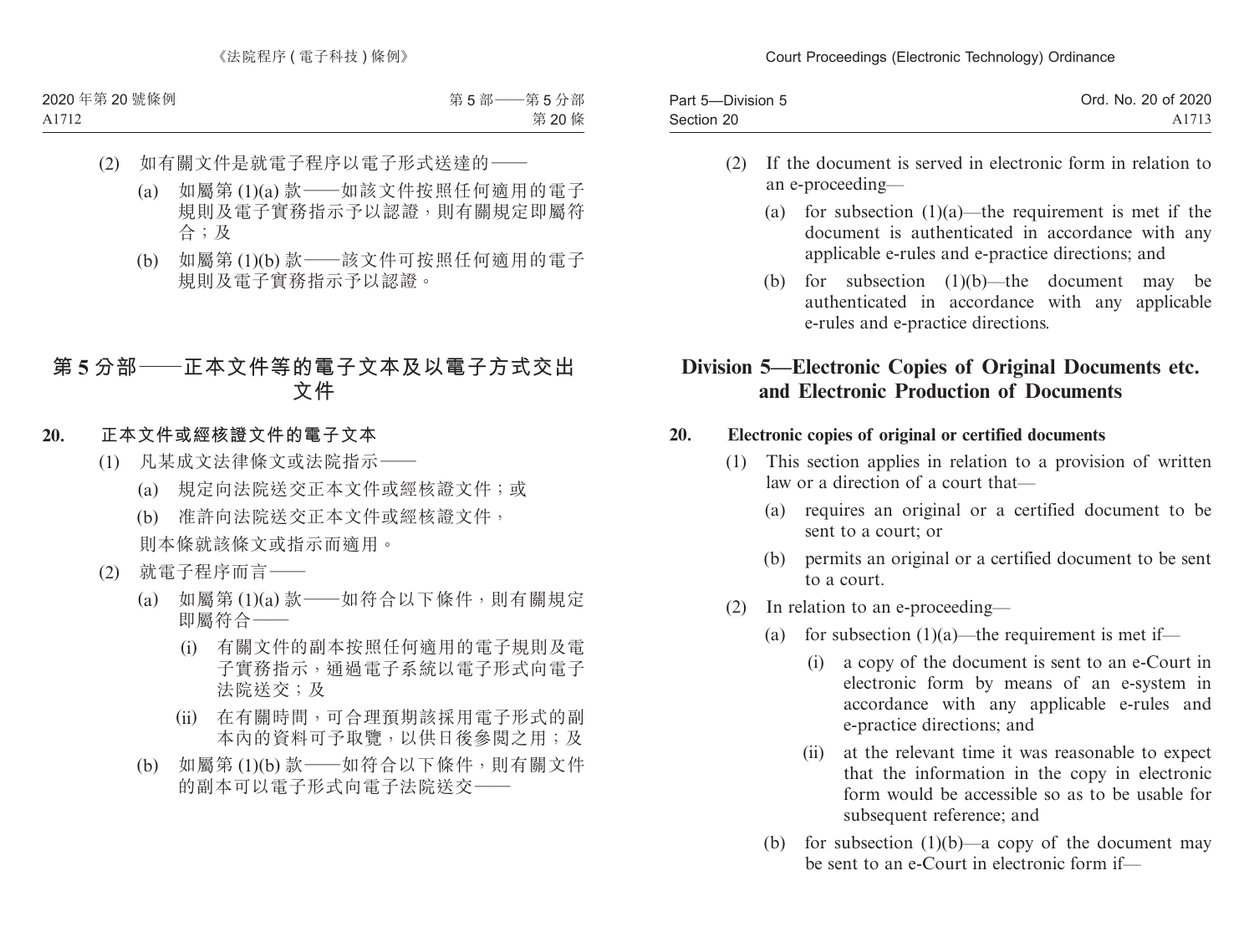| Part 5-Division 5 | Ord. No. 20 of 2020 |
|-------------------|---------------------|
| Section 21        | A1715               |

- (i) it is sent by means of an e-system in accordance with any applicable e-rules and e-practice directions; and
- (ii) at the relevant time it was reasonable to expect that the information in the copy in electronic form would be accessible so as to be usable for subsequent reference.

### **21. Electronic production of documents**

- (1) This section applies in relation to a provision of written law or a direction of a court that—
	- (a) requires a document to be conveyed by producing it as a paper document; or
	- (b) permits a document to be conveyed by producing it as a paper document.
- (2) In relation to an e-proceeding—
	- (a) for subsection  $(1)(a)$ —the requirement is met if—
		- (i) a copy of the document is sent to an e-Court in electronic form by means of an e-system in accordance with any applicable e-rules and e-practice directions; and
		- (ii) at the relevant time it was reasonable to expect that the information in the copy in electronic form would be accessible so as to be usable for subsequent reference; and
	- (b) for subsection  $(1)(b)$ —a copy of the document may be sent to an e-Court in electronic form if—
		- (i) it is sent by means of an e-system in accordance with any applicable e-rules and e-practice directions; and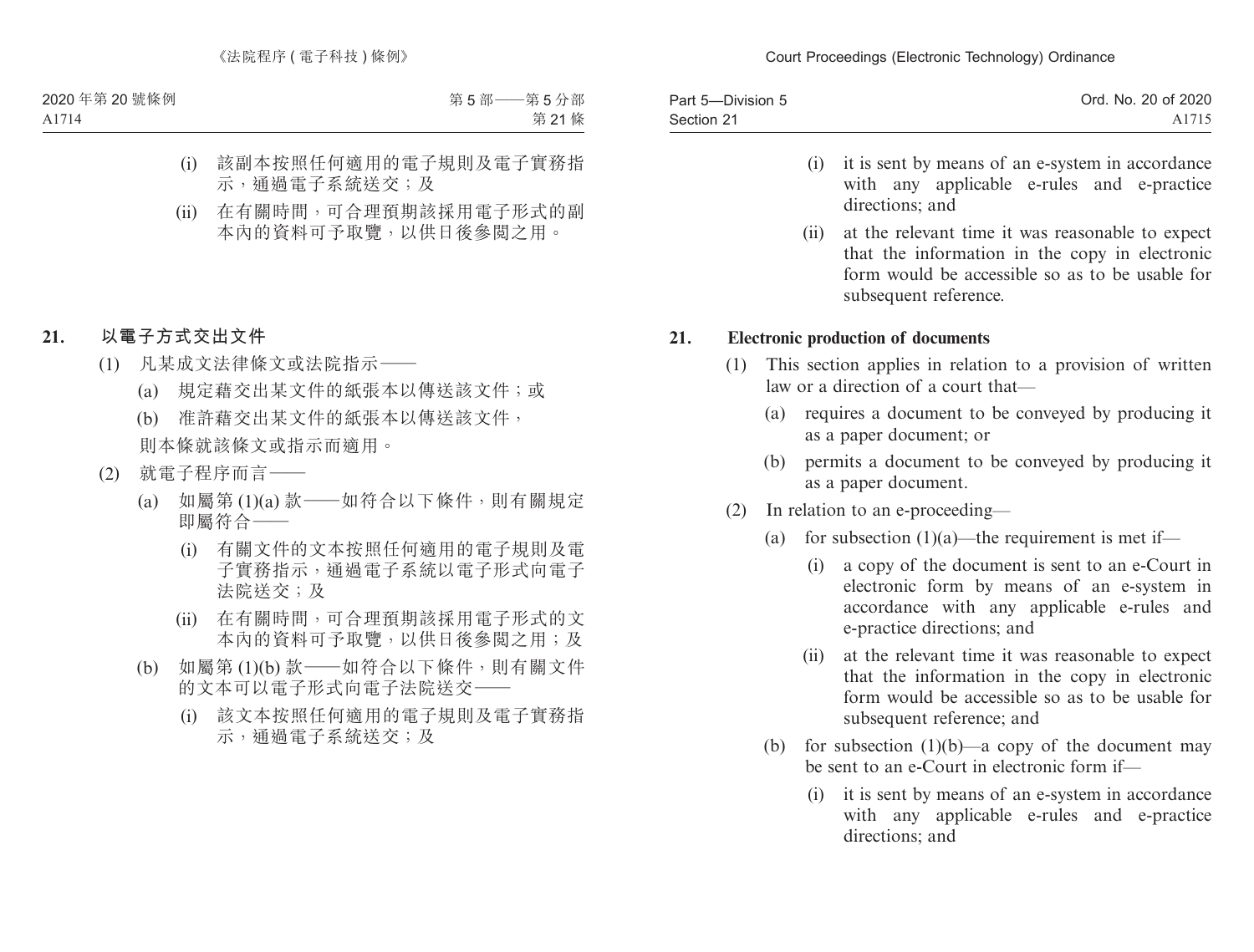| Part 5-Division 6 | Ord. No. 20 of 2020 |
|-------------------|---------------------|
| Section 22        | A1717               |

(ii) at the relevant time it was reasonable to expect that the information in the copy in electronic form would be accessible so as to be usable for subsequent reference.

### **Division 6—Printouts of Documents**

#### **22. Use of printouts of documents issued or sent by courts in electronic form**

- (1) This section applies if—
	- (a) a provision of written law or a direction of a court requires or permits a document issued or sent by a court to be in writing; and
	- (b) an e-Court, in reliance on this Part, issues or sends the document in electronic form by means of an e-system (*electronic version*).
- (2) In relation to an e-proceeding, a printout produced from the electronic version in accordance with any applicable e-rules and e-practice directions—
	- (a) may be used for any purpose for which the document or a copy of it is required or permitted to be used under a provision of written law or a direction of a court; and
	- (b) has the same legal effect as the original of the document or a copy of it (as the case requires).
- (3) In this section—

*printout* (打印本) includes a copy of a printout.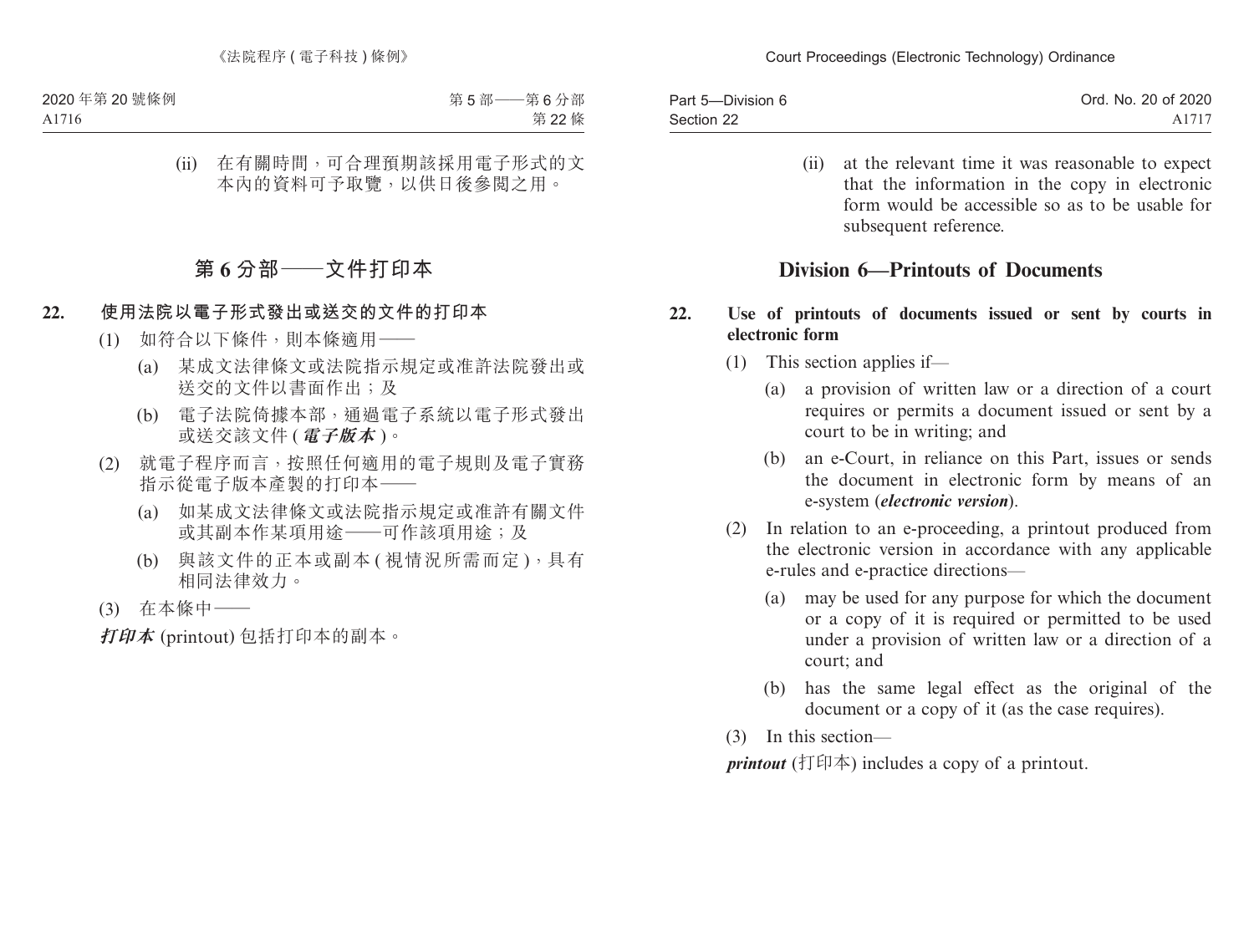| Part 5-Division 7 | Ord. No. 20 of 2020 |
|-------------------|---------------------|
| Section 23        | A1719               |

### **Division 7—Records etc. of Courts in Electronic Form**

#### **23. Keeping or maintaining records etc.**

- (1) This section applies in relation to a provision of written law or a direction of a court that—
	- (a) requires—
		- (i) a document, file or record kept or maintained by a court to be in writing; or
		- (ii) a record made by a court to be in writing; or
	- (b) permits—
		- (i) a document, file or record kept or maintained by a court to be in writing; or
		- (ii) a record made by a court to be in writing.
- (2) In relation to an e-Court—
	- (a) for subsection  $(1)(a)$ —the requirement is met if the document, file or record is kept or maintained, or the record is made, in electronic form; and
	- (b) for subsection (1)(b)—the document, file or record may be kept or maintained, or the record may be made, in electronic form.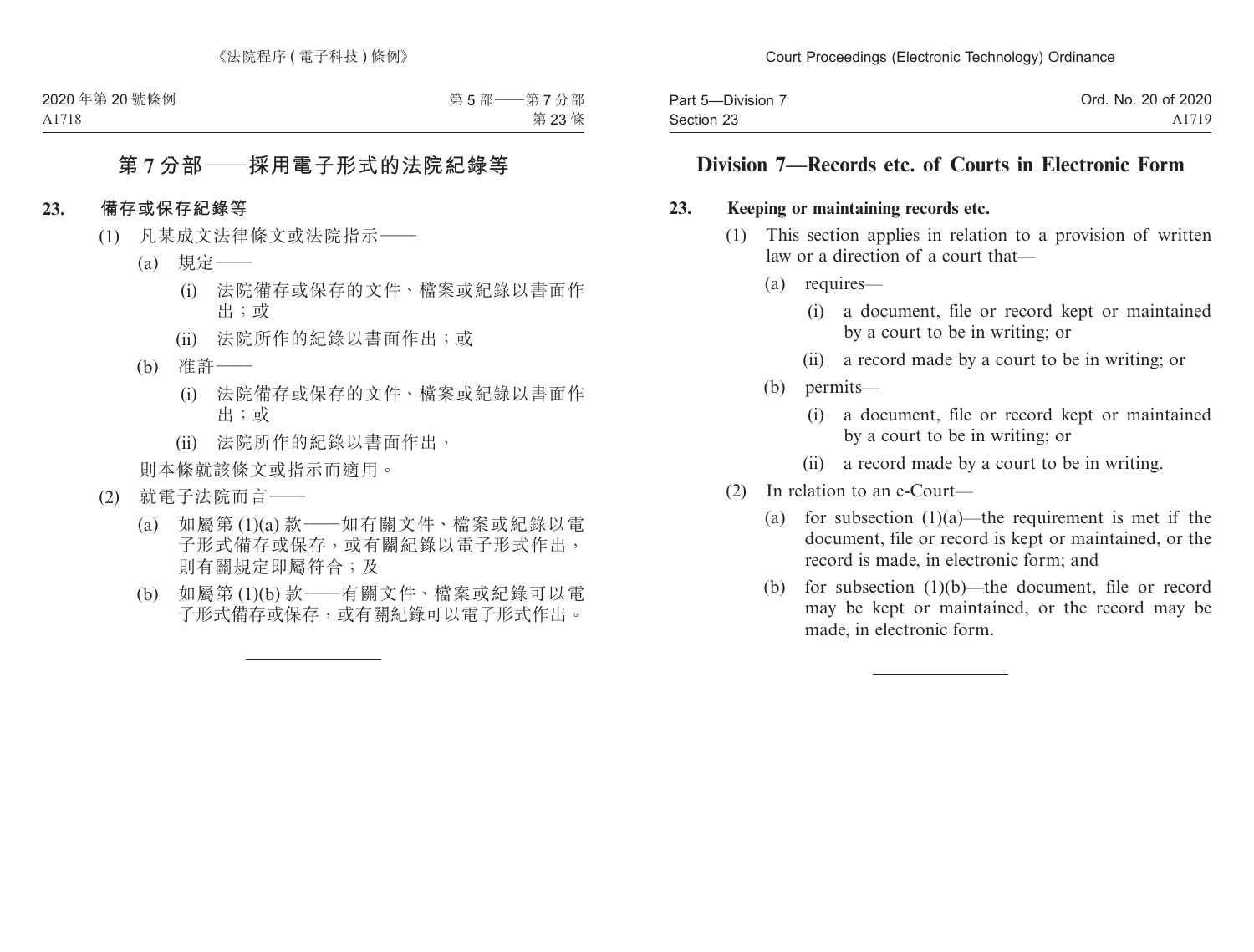# **Part 6**

# **Disallowing Use of e-system**

### **24. Court may disallow use of e-system for sending documents**

- (1) In an e-proceeding, the court may—
	- (a) give a direction disallowing the use of an e-system by a person for sending any document to the court (except for documents already sent), in relation to—
		- (i) the whole proceeding; or
		- (ii) a particular procedure; and
	- (b) give any other direction that the court considers necessary because of a direction under paragraph (a).
- (2) In exercising a power under subsection (1), the court may have regard to—
	- (a) the nature of the proceeding or procedure;
	- (b) the conduct of a party; or
	- (c) any other factor that the court considers relevant.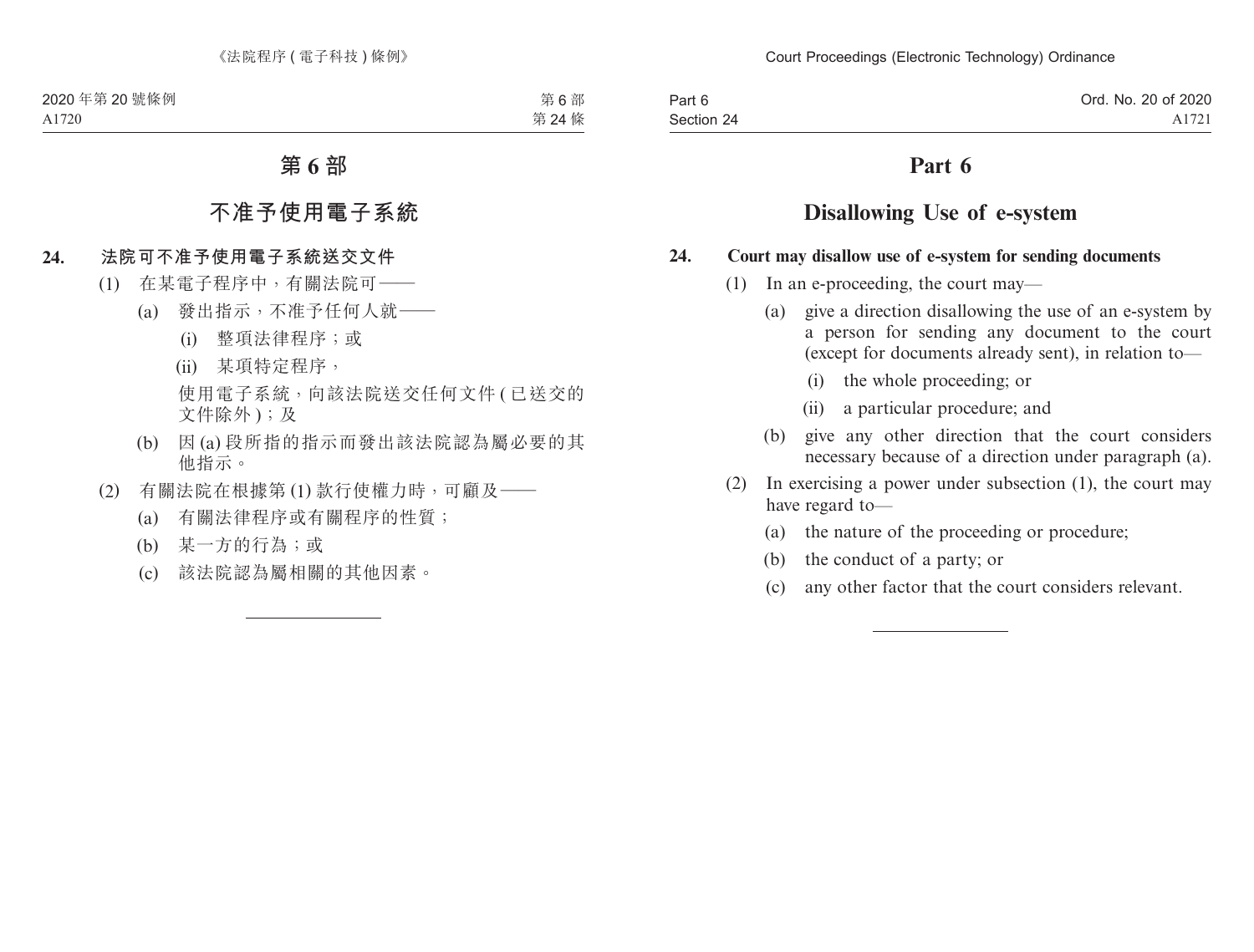# **Part 7**

# **Effect of Things Done Electronically**

### **25. Effect of things done electronically**

- (1) If, in reliance on Part 5, an act is done in electronic form or electronically, when it would otherwise be required or permitted to have been done using or with respect to a paper document, the doing of that act in electronic form or electronically has the same effect as if that act had been done using or with respect to a paper document.
- (2) If, in reliance on Part 5, something takes an electronic form, when it would otherwise be required or permitted to be in the form of a paper document, that thing has the same effect as if it were a paper document.
- (3) A document that is authenticated in accordance with section 17 has the same effect as a document duly signed, sealed or certified.
- (4) A document that is authenticated in accordance with section 18 or 19 has the same effect as a document duly signed.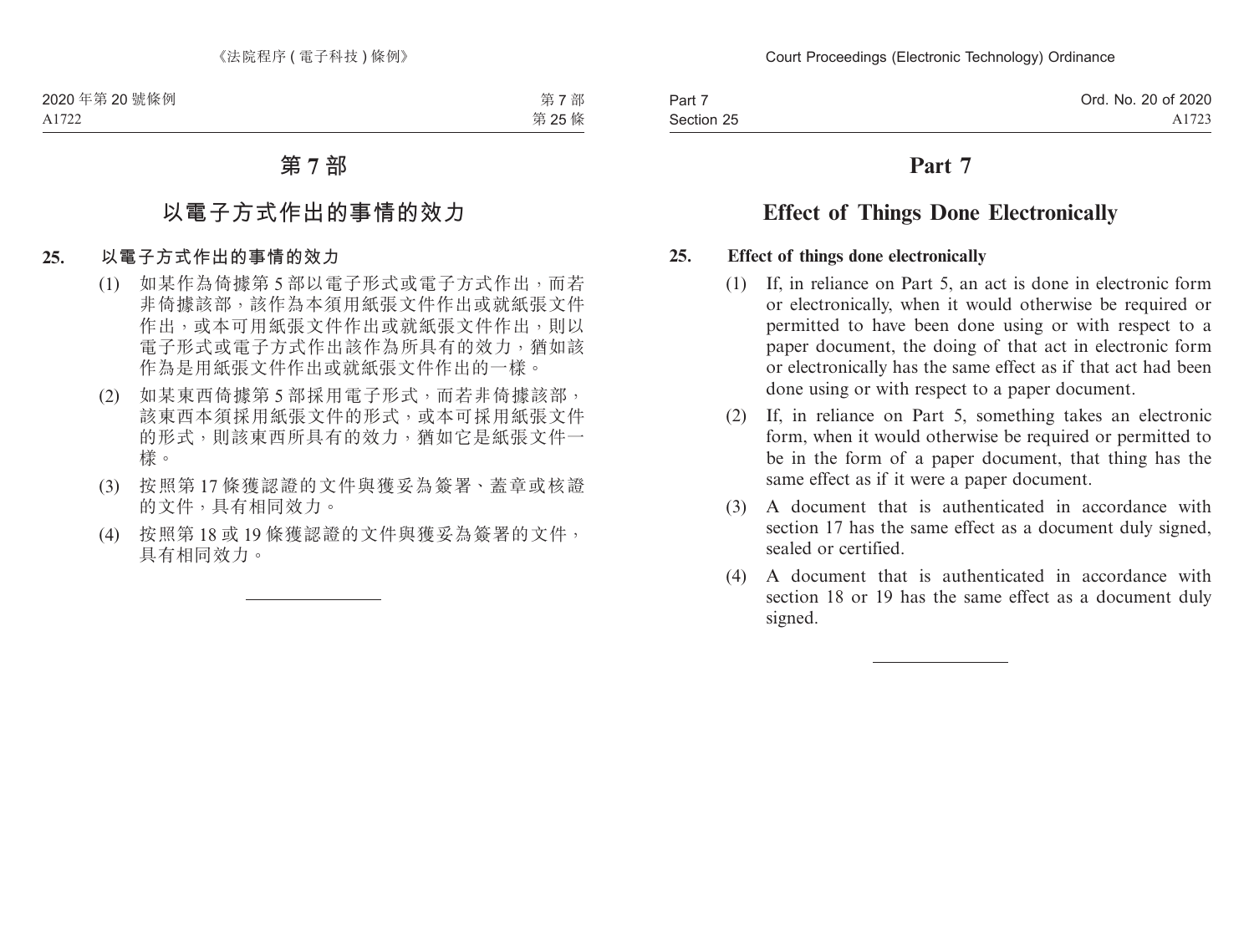Part 8—Division 1 Section 26

### **Part 8**

# **Rules, Implementation Notices and Administrative Instructions, for Use of Electronic Technology**

### **Division 1—Rules**

### **Subdivision 1—Rules for Practice and Procedure for Use of Electronic Technology**

### **26. Rules for use of electronic technology**

- (1) The Chief Justice may make rules—
	- (a) to regulate or prescribe the practice and procedure to be followed in the use of electronic technology under Part 5; and
	- (b) without limiting paragraph (a), for the particular matters set out in this section.
- (2) Rules made under this section may, in relation to an e-system—
	- (a) authorize its use by or in relation to an e-Court;
	- (b) authorize its use for a type or description of proceeding that—
		- (i) is within the jurisdiction of an e-Court; and
		- (ii) is specified in the rules;
	- (c) specify purposes other than those set out in section 8 for which it may be used;
	- (d) specify the class or description of persons who may use it; and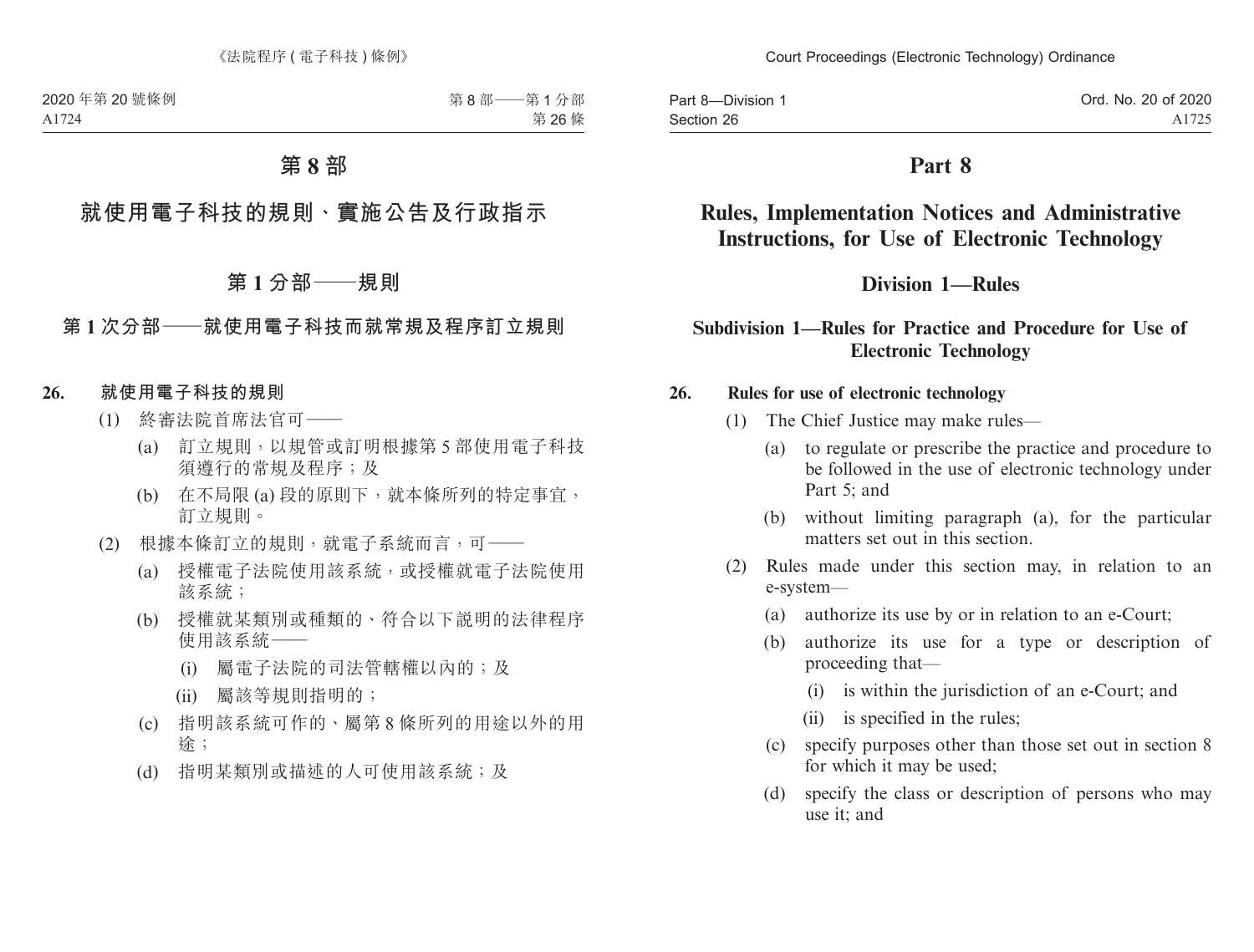| Part 8-Division 1 | Ord. No. 20 of 2020 |
|-------------------|---------------------|
| Section 26        | A1727               |

- (e) provide for registration as a user or any other arrangement to use it for certain purposes relating to a proceeding.
- (3) Rules made under this section may also—
	- (a) specify a type or description of proceeding, or matters of a confidential nature, in relation to which electronic technology may not be used for a purpose under Part 5;
	- (b) specify a type or description of document that is required to be in the form of a paper document, whether or not it is used in electronic form in a proceeding;
	- (c) provide for the conversion of documents in electronic form into paper documents or paper documents into electronic form for any purpose relating to a proceeding;
	- (d) provide for anything that by this Ordinance is required to or may be done in accordance with the rules;
	- (e) provide for any matter relating to the carrying out of an act by an e-Court under Part 5;
	- (f) provide for any matter relating to electronic payments;
	- (g) provide for transitional matters relating to an authorization under subsection (2)(a) or (b); and
	- (h) contain incidental or supplemental provisions for the better carrying out of the provisions of this Ordinance.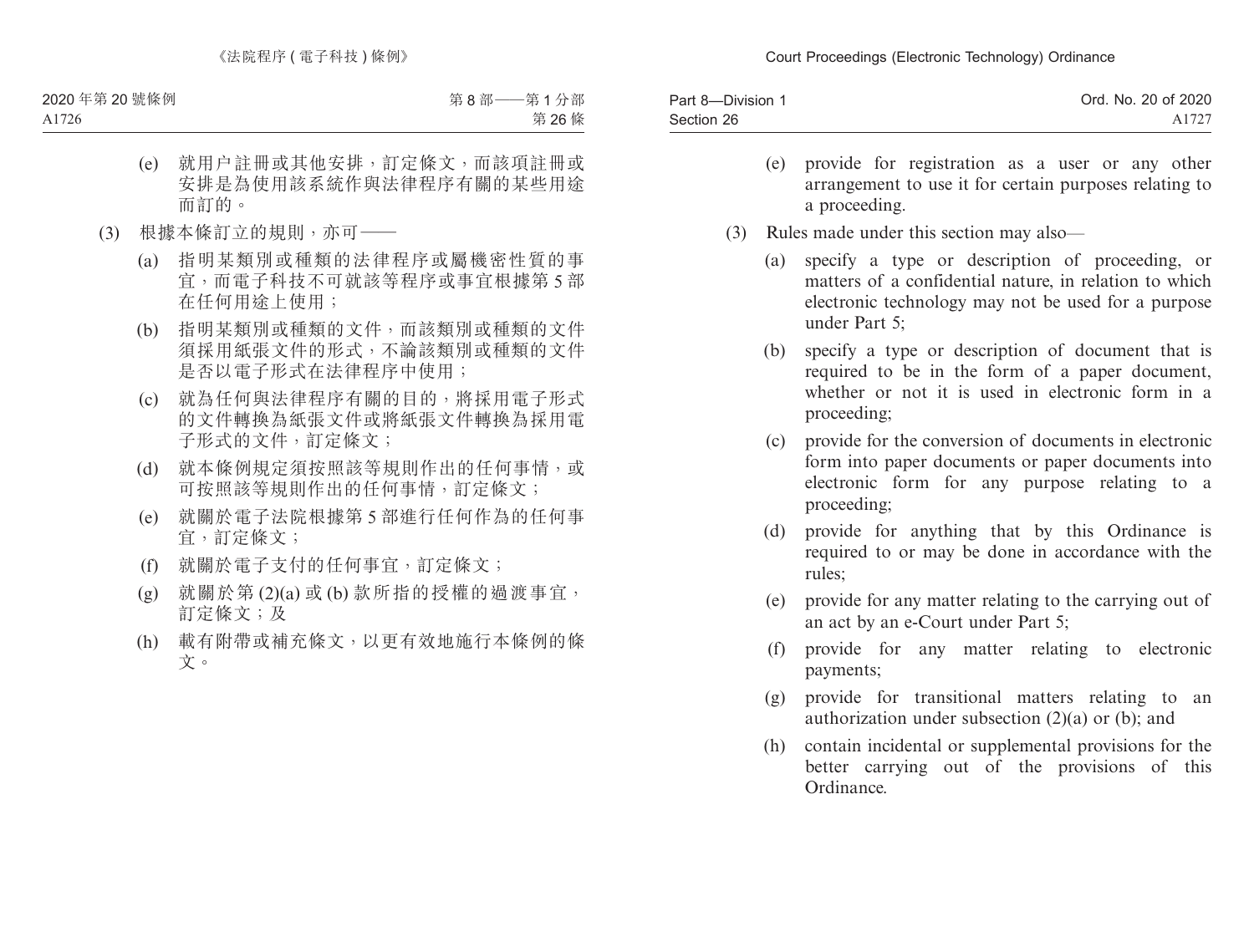| Part 8-Division 1 | Ord. No. 20 of 2020 |
|-------------------|---------------------|
| Section 27        | A1729               |

### **27. Additional rules for use of electronic technology**

- (1) A power to make rules of court under an Ordinance to provide for the practice and procedure of a court includes, in relation to an e-Court, a power to make rules—
	- (a) to provide for the use of electronic technology in proceedings governed by those rules (*Ordinancespecific rules*); and
	- (b) without limiting paragraph (a), to provide for anything that may be done in accordance with rules made under section 26.
- (2) Rules made under subsection (1) may supplement or depart from rules made under section 26 to suit the nature or type of proceedings governed by the Ordinance-specific rules.

### **Subdivision 2—Rules to Provide for Fees for Use of Electronic Mode**

### **28. Interpretation of Subdivision 2**

In this Subdivision—

*court-related matter* (法院相關事宜) means—

- (a) an act or matter that relates to a proceeding in a court; or
- (b) a service, or other matter, made available or provided by a court or court office;
- *e-fee* (電子費用) means a fee that is payable under the e-fee rules in respect of a court-related matter that is carried out by an electronic mode;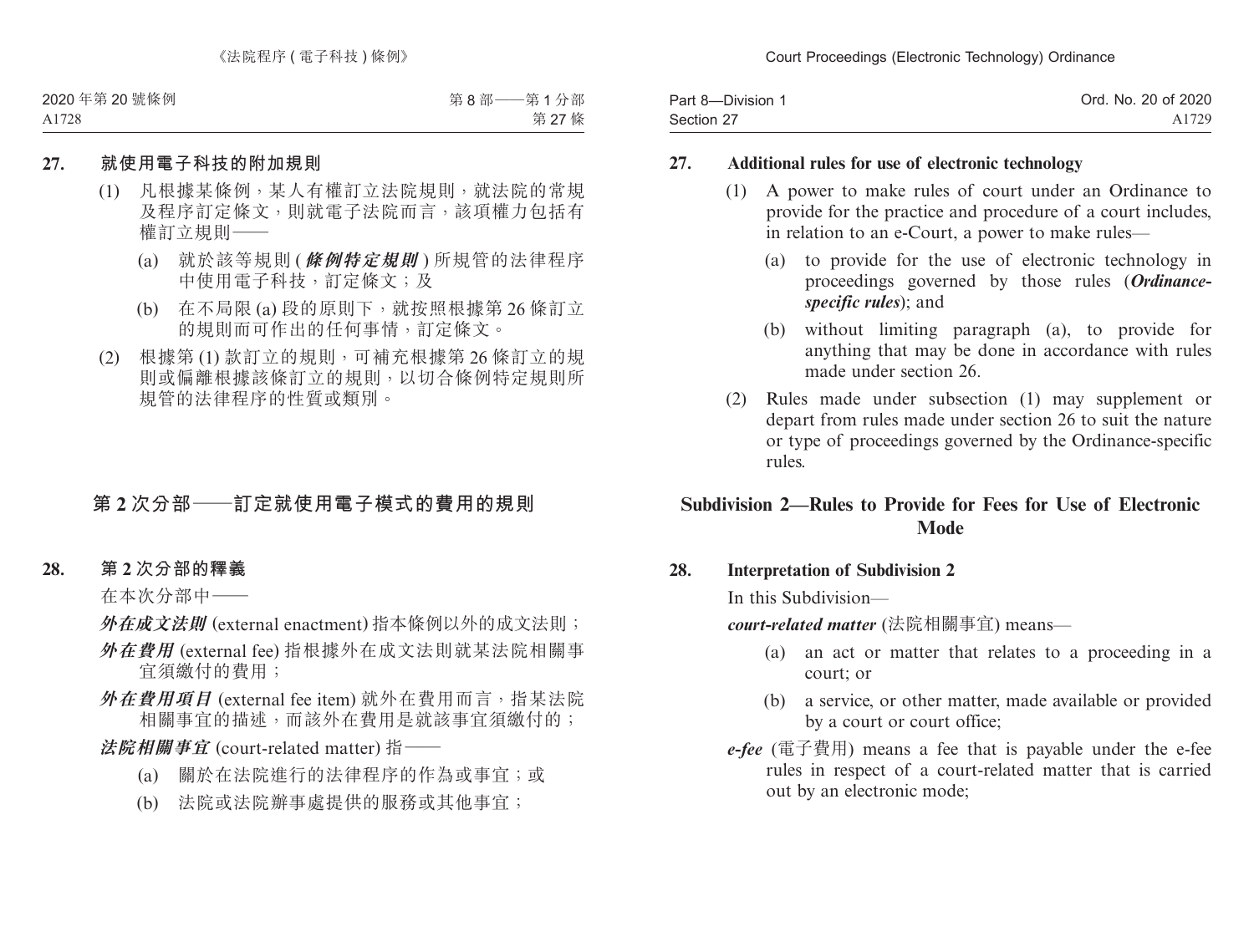| Part 8-Division 1 | Ord. No. 20 of 2020 |
|-------------------|---------------------|
| Section 29        | A1731               |

*e-fee rules* (電子費用規則) means rules made under section 29; *electronic mode* (電子模式) means—

- (a) an e-system; or
- (b) another electronic means;
- *external enactment* (外在成文法則) means an enactment other than this Ordinance;
- *external fee* (外在費用) means a fee that is payable under an external enactment in respect of a court-related matter;
- *external fee item* (外在費用項目), in relation to an external fee, means the description of the court-related matter in respect of which the external fee is payable.

### **29. Power to provide for fees for use of electronic mode in courtrelated matters**

- (1) The Chief Justice may make rules to provide for fees payable in respect of court-related matters that—
	- (a) are carried out by an electronic mode; and
	- (b) are specified in the rules.
- (2) Rules made under subsection (1) may provide for fee concessions in respect of particular court-related matters.
- (3) Rules made under subsection (1) may, in respect of—
	- (a) a court-related matter for which an external fee is payable—provide for an e-fee—
		- (i) by reference to the external fee or the relevant external fee item; or
		- (ii) by reference to the external fee and by adapting the relevant external fee item to suit an electronic mode;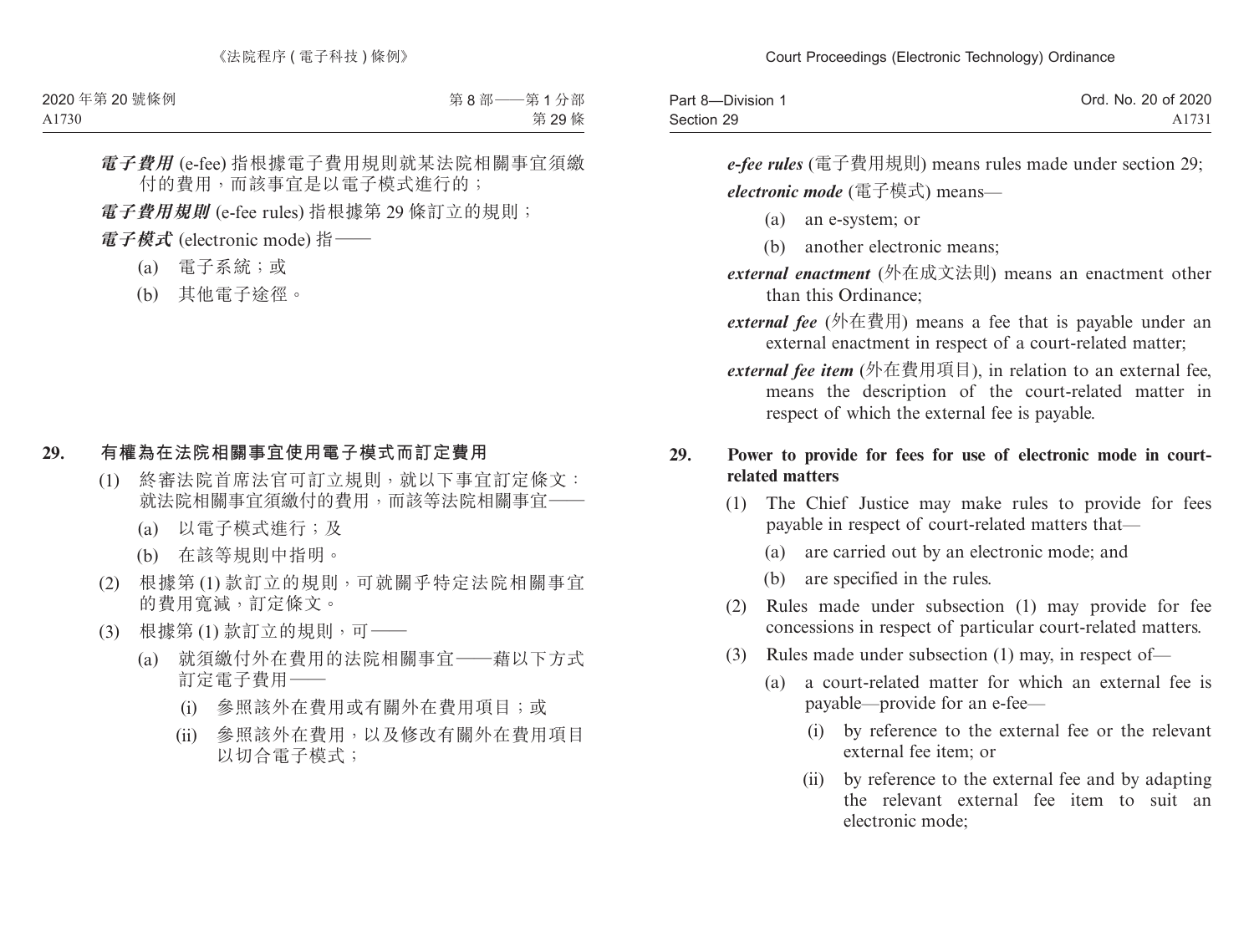| Part 8-Division 1 | Ord. No. 20 of 2020 |
|-------------------|---------------------|
| Section 30        | A1733               |

- (b) a court-related matter for which no external fee is payable—specify an e-fee; or
- (c) a court-related matter—provide that the fee payable is zero.
- (4) Rules made under this section that provide for fee concessions may—
	- (a) provide that the fee concessions apply only during a period specified in the rules; and
	- (b) specify different periods for different court-related matters.
- (5) Rules made under this section may provide for transitional matters relating to the application of e-fees to courtrelated matters.

### **30. Restrictions on application of e-fees to court-related matters**

The e-fee rules may restrict the application of the e-fees (generally or specifically) to a court-related matter by reference to one or more of the following conditions or matters—

- (a) the use of an e-system for carrying out the courtrelated matter;
- (b) the availability of facilities at, or the capacity of, the relevant court or court office to carry out the courtrelated matter by an electronic mode;
- (c) any other factor specified in the e-fee rules that may affect the carrying out of the court-related matter by an electronic mode.

### **31. Effect of payment of e-fees and of power to provide for e-fees**

(1) If an e-fee is provided for in respect of a court-related matter by reference to an external fee or an external fee item (adapted or otherwise), the payment of the e-fee for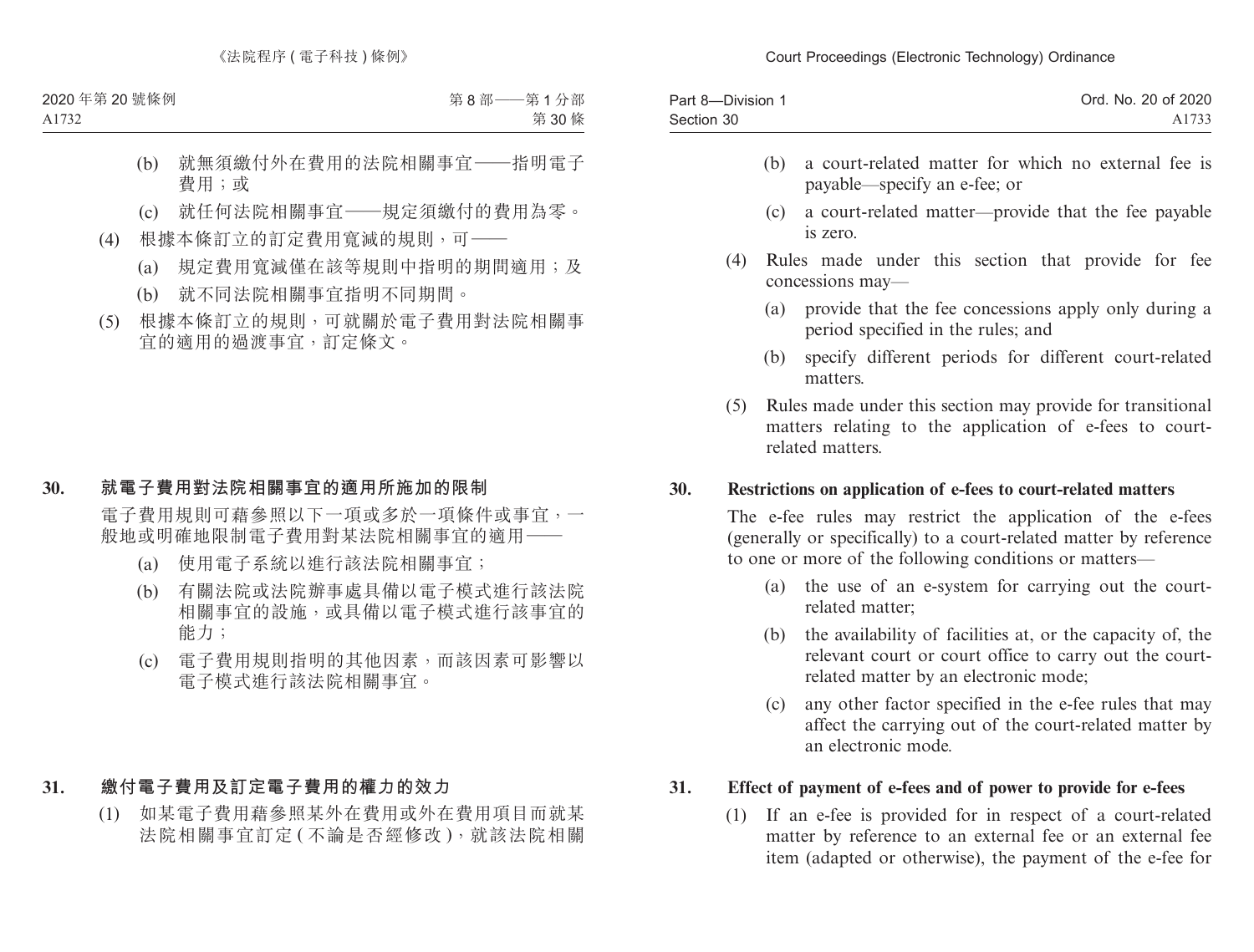| Part 8-Division 2 | Ord. No. 20 of 2020 |
|-------------------|---------------------|
| Section 32        | A1735               |

the court-related matter has the same effect as the payment of the external fee for that court-related matter.

- (2) To avoid doubt, nothing in this Subdivision affects—
	- (a) any power or authority in or under an external enactment to provide for fees payable in respect of a court-related matter; or
	- (b) the application of an external fee to a court-related matter—
		- (i) that is not specified under section 29 (whether or not carried out by an electronic mode); or
		- (ii) to which the application of an e-fee is restricted under section 30.

### **Division 2—Implementation Notices**

### **32. Implementation notices**

- (1) The Chief Justice may provide for the phased implementation of the use of electronic technology in e-Courts and court offices—
	- (a) by notice published in the Gazette; and
	- (b) in accordance with this section.
- (2) The Chief Justice may, in an implementation notice, specify the date with effect from which electronic technology may be used for a purpose under Part 5 in relation to—
	- (a) a particular e-Court (whether or not at a particular venue); or
	- (b) a type or description of proceeding in an e-Court (whether or not at a particular venue) for which the use of an e-system has been authorized by rules made under section 26(2)(b).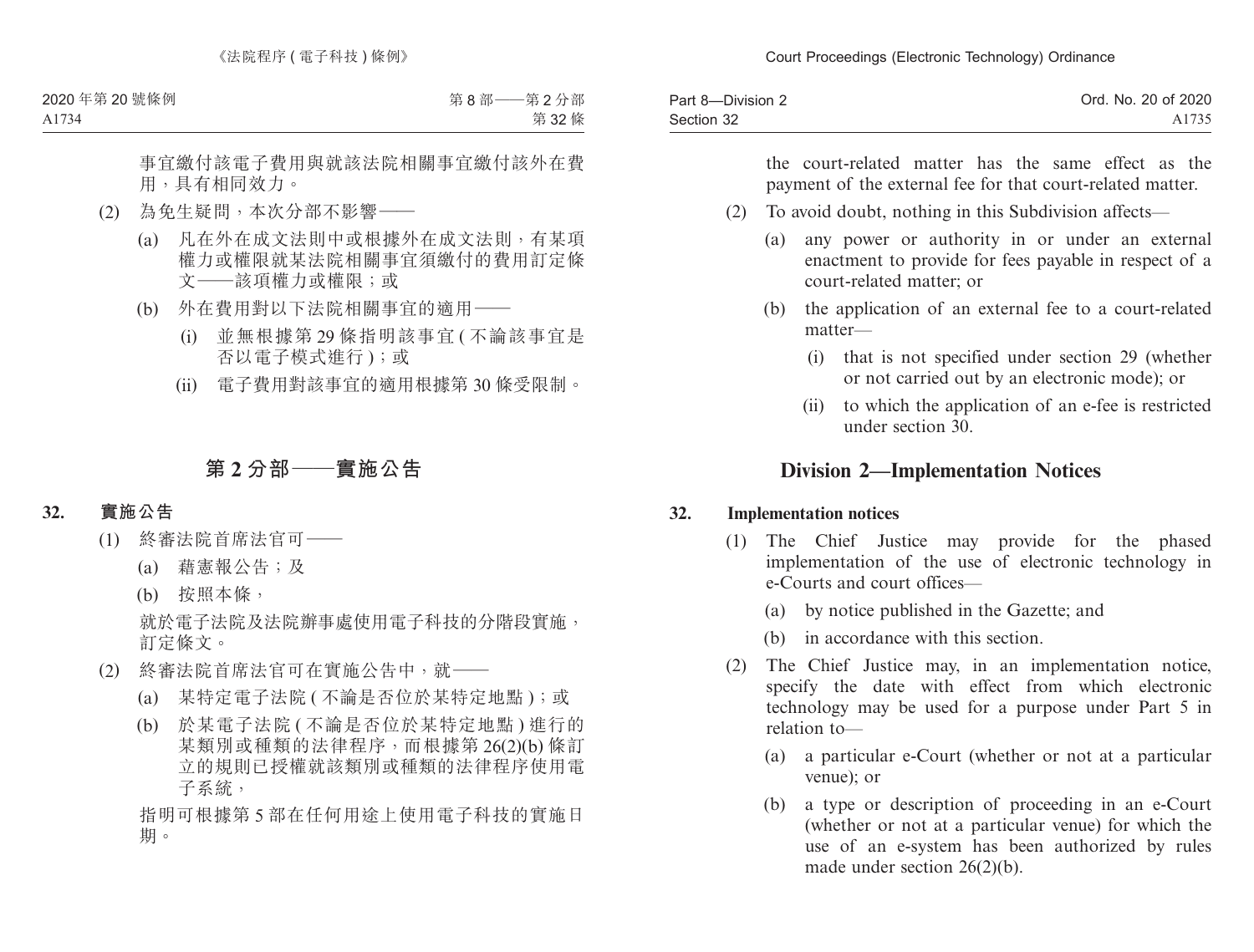| Part 8-Division 2 | Ord. No. 20 of 2020 |
|-------------------|---------------------|
| Section 32        | A1737               |

- (3) The Chief Justice may specify different dates under subsection (2)(b) for proceedings of different types or descriptions or for different venues.
- (4) If the Chief Justice has, in an implementation notice, specified a date—
	- (a) for a type or description of proceeding and the venue for it, with effect from that date, the use of electronic technology is implemented for—
		- (i) that type or description of proceeding;
		- (ii) the venue for the proceeding; and
		- (iii) subject to subsection (5), the relevant court office; or
	- (b) for a type or description of proceeding (without a reference to a venue), with effect from that date, the use of electronic technology is implemented for—
		- (i) that type or description of proceeding; and
		- (ii) subject to subsection (5), the relevant court office.
- (5) Without limiting subsection (4)(a) or (b), the Chief Justice may, in an implementation notice, specify a date—
	- (a) with effect from which the use of electronic technology is implemented for a court office; and
	- (b) which is different from the date specified for the e-Court concerned.
- (6) An implementation notice is not subsidiary legislation.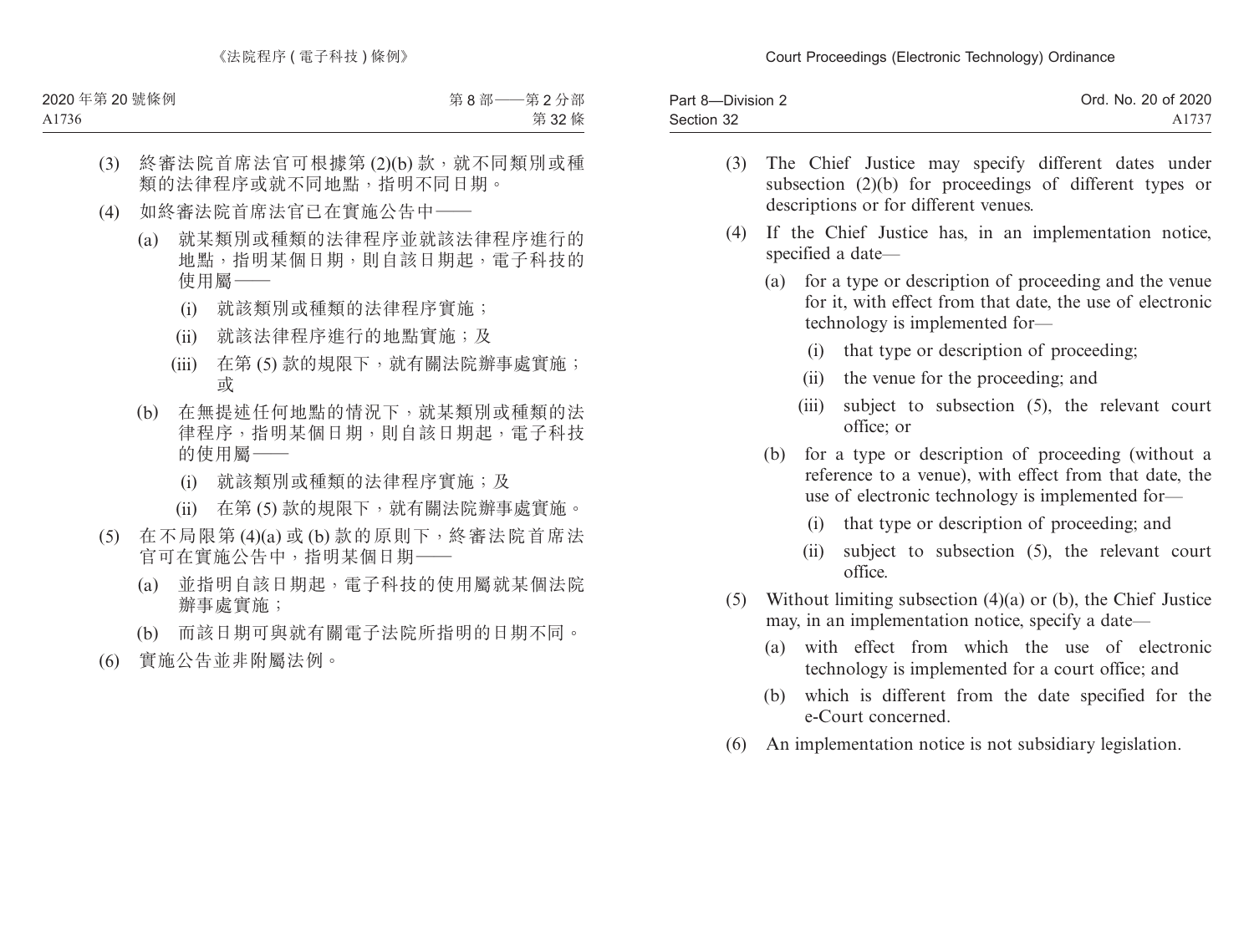| Part 8-Division 3 | Ord. No. 20 of 2020 |
|-------------------|---------------------|
| Section 33        | A1739               |

### **Division 3—Administrative Instructions**

#### **33. Administrative instructions by Judiciary Administrator**

- (1) The Judiciary Administrator may issue instructions of an administrative nature relating to the use of an e-system.
- (2) Without limiting subsection (1), administrative instructions may specify—
	- (a) for certain purposes relating to a proceeding, matters relating to registration as a user or any other arrangement referred to in section 26(2)(e), including—
		- (i) persons who are eligible to register;
		- (ii) how to register; and
		- (iii) administrative and organizational details relating to the arrangements;
	- (b) technical matters relating to the use of an e-system, including—
		- (i) the computer hardware, software and other technical requirements for using an e-system;
		- (ii) the format and way in which documents are to be sent to the court under section 14; and
		- (iii) other technical requirements to which those documents must conform; and
	- (c) matters relating to electronic payments.
- (3) The Judiciary Administrator—
	- (a) must publish any administrative instructions; and
	- (b) may decide how and where to publish them.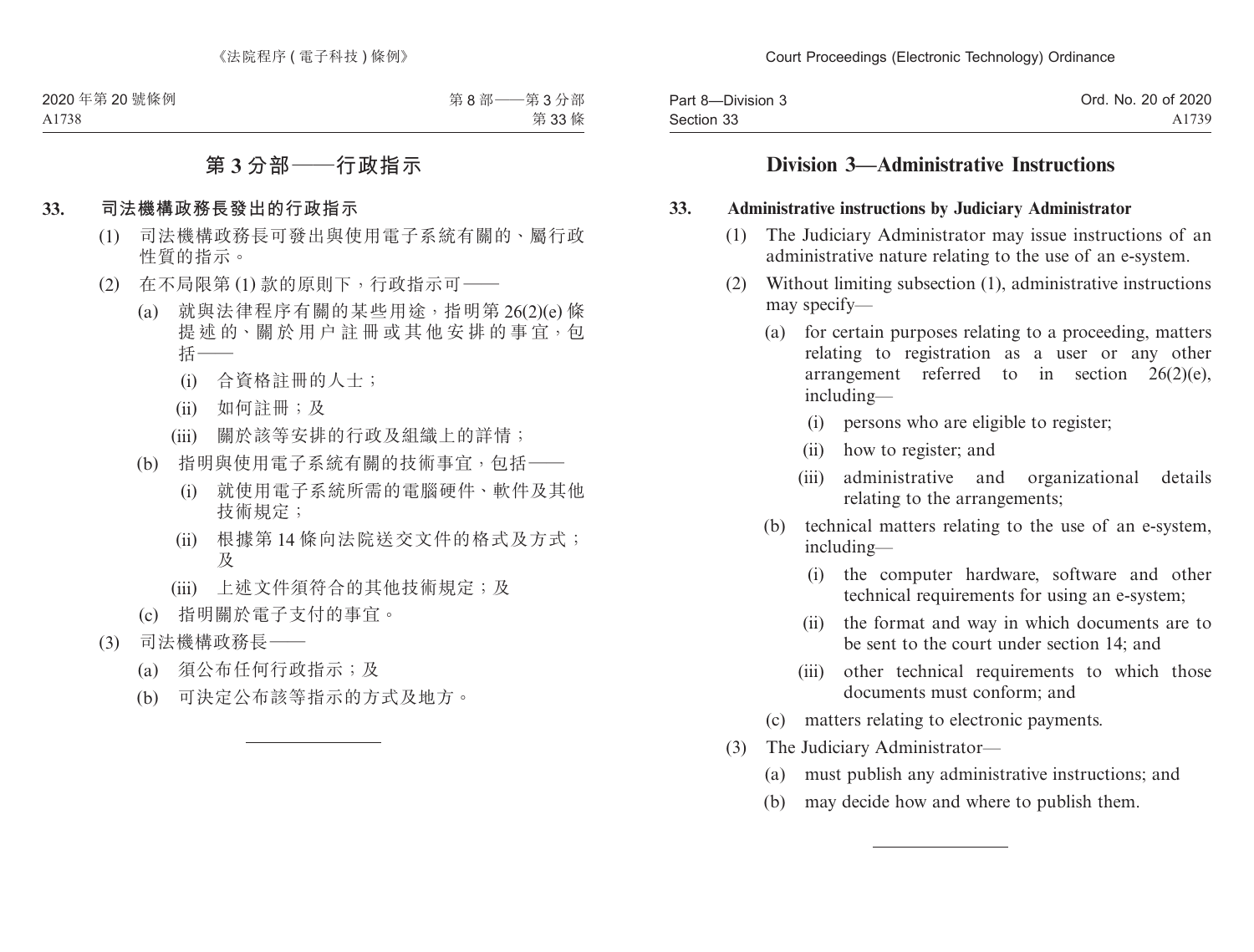# **Part 9**

# **Savings and Transitional Arrangements**

### **34. Interpretation of Part 9**

In this Part—

- *commencement date* (實施日期) means the date on which Part 5 comes into operation;
- *existing system* (現行系統) means any electronic means other than an e-system;
- *relevant date* (有關日期), in relation to a particular section 8 purpose, means the date specified under section 35(3) for that purpose;
- *section 8 purpose* (第8條用途) means a purpose for which an e-system may be used under section 8;
- *transitional period* (過渡期), in relation to a particular section 8 purpose, means the period beginning on the commencement date and ending on the relevant date.

### **35. Continued use of existing systems during transitional period**

- (1) If, immediately before the commencement date, an existing system was used for a section 8 purpose, despite anything in this Ordinance, during the transitional period, the existing system may continue to be used for that purpose.
- (2) Anything that is done by means of an existing system during the transitional period pursuant to subsection (1) has the same effect as if it were done by means of an e-system.
- (3) In relation to a section 8 purpose, the Chief Justice may, by notice published in the Gazette—